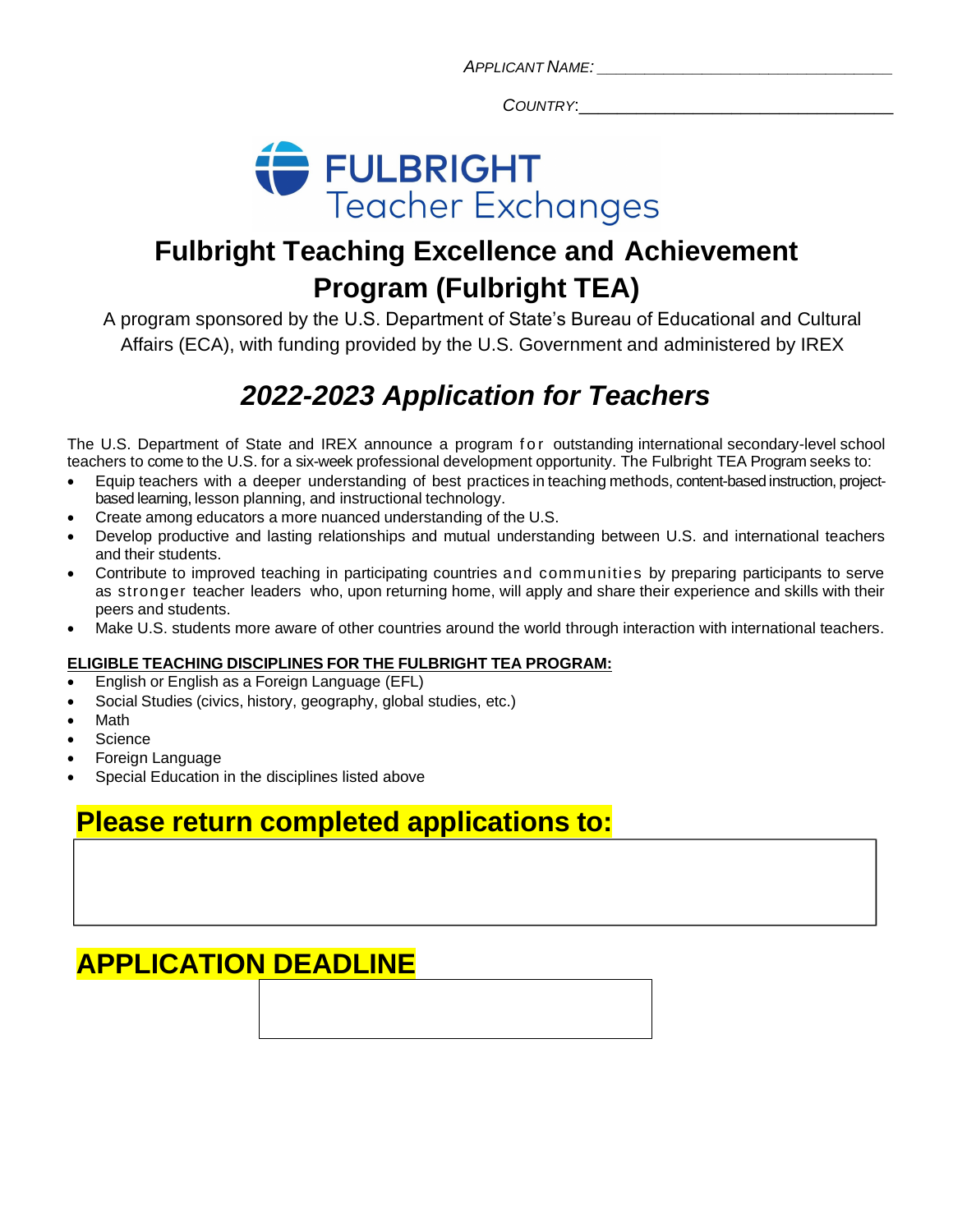



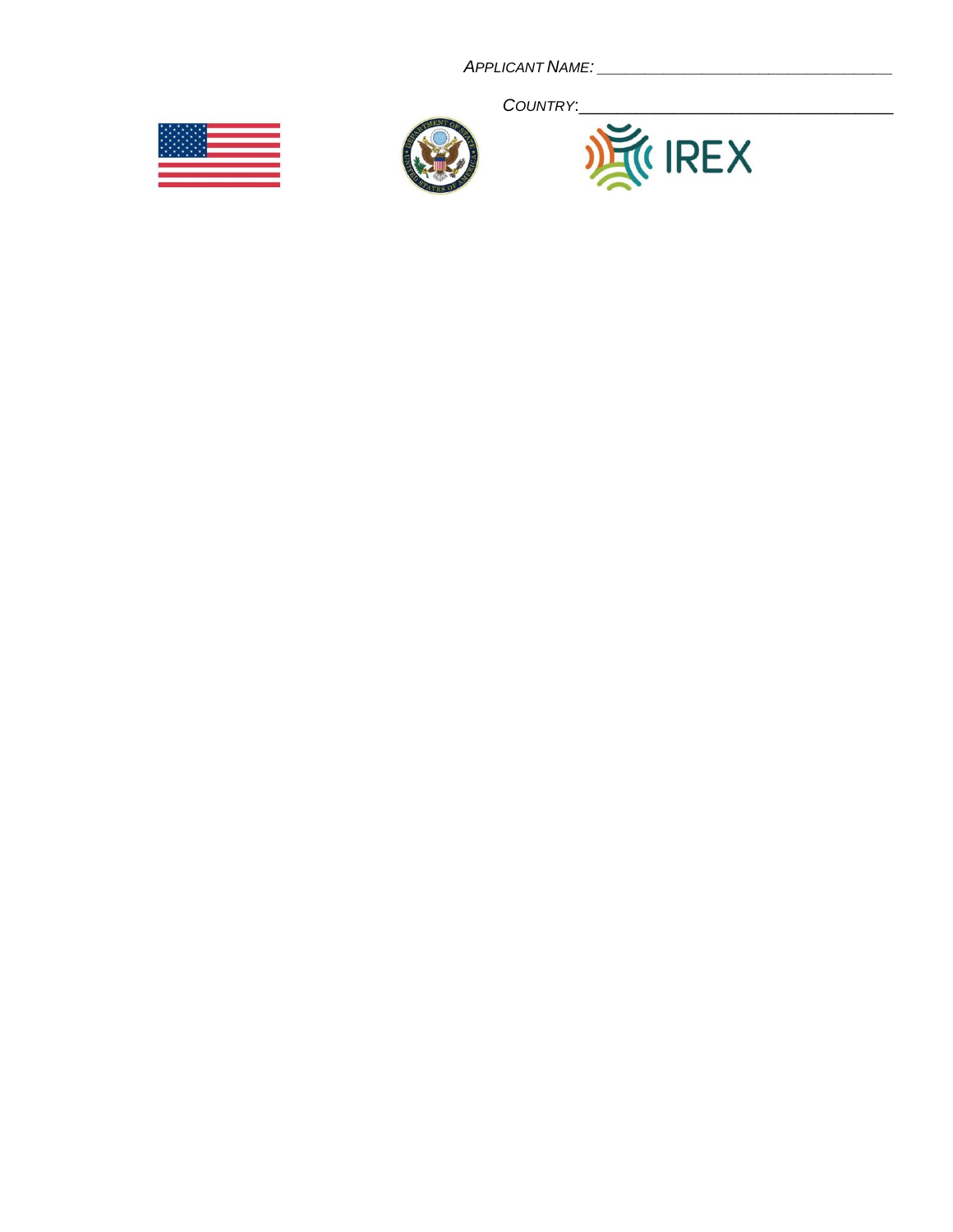## **Fulbright Teaching Excellence and Achievement (Fulbright TEA) Program Application**

**The Fulbright Teaching Excellence and Achievement Program** will bring approximately 168 international secondarylevel teachers of English, English as a Foreign Language, math, science, foreign languages, and social studies, including special education teachers in those subjects, to the United States for a six-week program in January 2023 or September 2023 to take academic seminars for professional development at a host university and to observe and share their expertise with teachers and students at the host university and at local secondary schools. The timing of the program is subject to change, depending on the conditions in the host communities.

Fulbright TEA provides general academic seminars focusing on new teaching methodologies, student-centered learning, content-based instruction, lesson planning, and instructional technology training for teachers. Intensive English language instruction will be offered to teachers who need additional practice. The program will also include a practicum of at least 40 hours with a U.S. partner teacher in a secondary school near the host university to actively engage participants in the U.S. classroom environment. Cultural enrichment, mentoring, and support will be provided to participants throughout the program. The program will provide participants with practical resources they can use in their teaching, as well as skills to train trainers.

After returning home, teachers who successfully complete the program will be eligible to compete for small grant awards for essential teaching materials, follow-on training for other teachers, collaborative projects between participating American schools and their home schools, and other activities that build on the exchange experience.

The safety and security of participating Fulbright TEA teachers and their home and host communities is our first priority. If the COVID-19 pandemic continues into 2022 and 2023 or there are other emergencies, the program may need to be adjusted (program rescheduling, quarantining upon arrival, briefer school visits and field experiences, hybrid or virtual components, etc.).

#### *ABOUT THE U.S. DEPARTMENT OF STATE'S BUREAU OF EDUCATIONAL AND CULTURAL AFFAIRS (ECA)*

The Bureau of Educational and Cultural Affairs (ECA) of the U.S. Department of State works to increase mutual understanding between the people of the United States and the people of other countries around the world through a wide range of international exchange programs as authorized by the Mutual Educational and Cultural Exchange Act of 1961, as amended. ECA works in close cooperation with U.S. Embassies overseas to promote personal, professional, and institutional ties between private citizens and organizations in the United States and abroad.

### *ABOUT IREX*

IREX is an international nonprofit organization that builds a more just, prosperous, and inclusive world by empowering youth, cultivating leaders, strengthening institutions, and extending access to quality education and information. IREX employs field-tested methods and innovative uses of technologies to develop practical and locally driven solutions with partners in more than 100 countries.

#### *ELIGIBILITY REQUIREMENTS*

Applicants must:

- Be current secondary school-level\*, full-time teachers of English, English as a Foreign Language (EFL), math, science, foreign language, or social studies, including special education teachers in those subjects at an institution serving primarily a local population;
- Have earned a Bachelor's degree or equivalent;
- Have completed at least three years of full-time teaching by the start of the program, with a preference for those who have completed at least five years of full-time teaching;
- Be a current citizen and resident of a participating country at the time of application and of program participation;
- Earn a minimum score of 450 on the paper based TOEFL or an equivalent English language examination\*\*;
- Demonstrate a commitment to continue teaching after completion of the program; and
- Have submitted a complete application.

\* Secondary-level teachers include both middle and high school teachers serving students between approximately 12 and 18 years of age. Teachers responsible for teaching additional grade levels must teach middle or high school students more than 50% of their work time in order to be eligible for the program. The most competitive applicants will have shown evidence of leadership in their schools or districts.

\*\*A limited number of participants with TOEFL scores between 425 and 450 or equivalent may be accepted into a special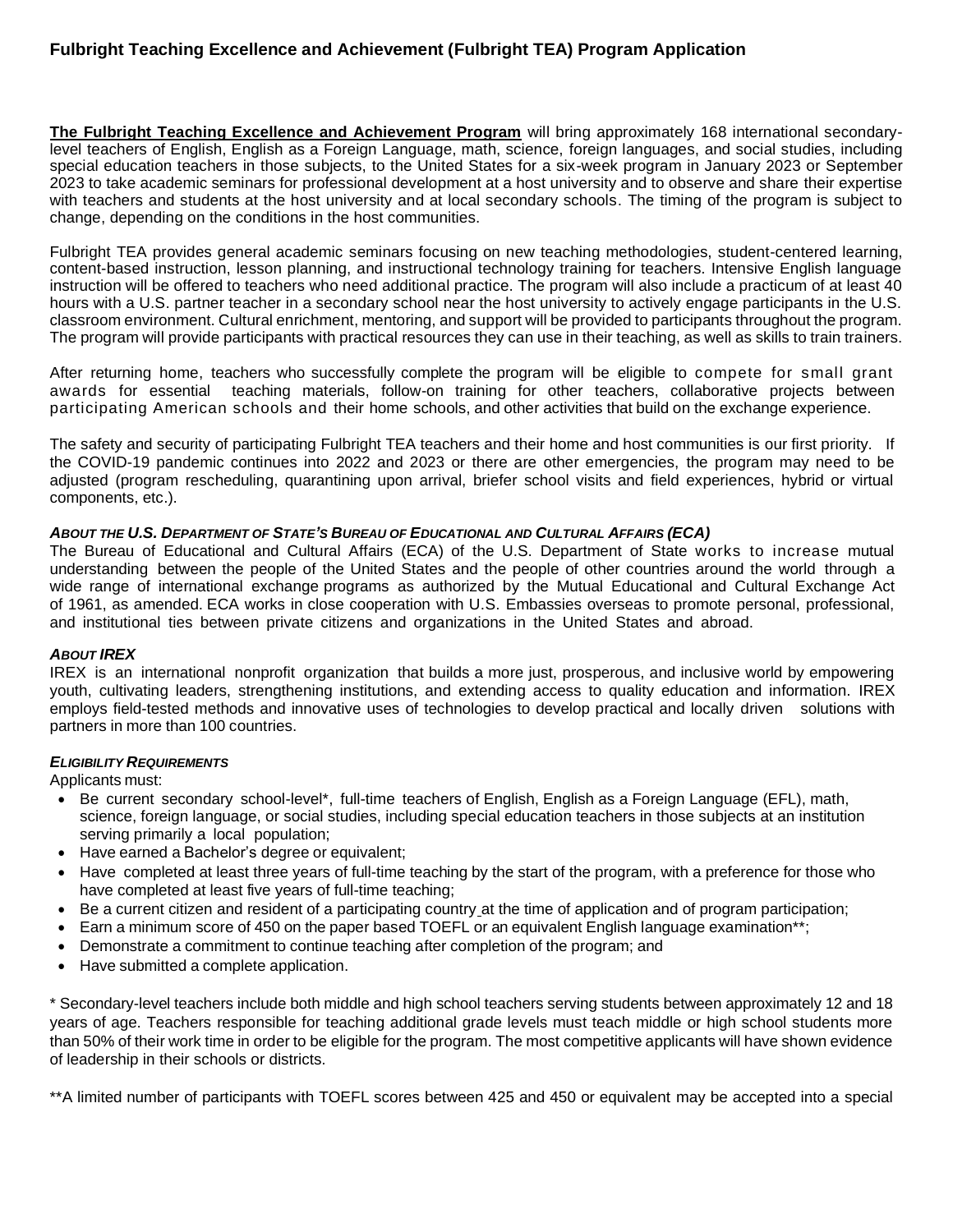## **Fulbright Teaching Excellence and Achievement (Fulbright TEA) Program Application**

cohort of the program with additional English language training provided.

Former participants of t he Teaching Excellence and Achievement (TEA) Program, the International Leaders in Education Program (ILEP), the Edmund S. Muskie Graduate Fellowship Program, the Partners in Education (PiE) program, or Fulbright Distinguished Awards in Teaching Program for International Teachers Program are not eligible to apply.

While alumni of some teacher exchange programs funded by the State Department's Bureau of Educational and Cultural Affairs, and other professional exchange programs in the United States are eligible to apply for Fulbright Teacher Exchange Programs, preference will be given to applicants who completed these programs at least three years before the start of the program for which they are applying and can demonstrate that the program has had significant impact on their professional practice. **In those cases, Posts and Commissions are asked to provide a justification for any candidates with previous Fulbright teacher grants or previous professional experience in the United States.** Preference will be given to qualified candidates who have not previously had a Fulbright and to those who have not had substantial recent experience in the United States (defined by the Fulbright Foreign Scholarship Board as study, teaching, research or employment for a total period of nine months during the past five years).

#### **If you have participated in other U.S. government-funded professional development exchange programs, please contact the Fulbright Commission/U.S. Embassy in your country to inquireabout your eligibility.**

A candidate who has resided in the United States for five or more consecutive years in the six-year period preceding the date of application is ineligible for a grant. A candidate who has lived in the United States for nine months or more during a calendar year is deemed to have resided abroad for that year.

Applicants with Advanced Degrees from the United States are eligible to apply for Fulbright Teacher Exchange programs. Preference will be given to those who completed their degree at least 8 years ago. **Posts and Commissions are asked to provide justification as to why candidates with advanced degrees from the United States should be selected for Fulbright TEA.**

Applicants with PhDs from their home countries are eligible to apply for Fulbright Teacher Exchange programs, but if you have a PhD in topics that are the focus of Fulbright TEA, this program is likely not suitable for you.

The Fulbright TEA Program is an upper-level university or graduate level academic program for practicing teachers. Educational administrators (such as representatives or officials of the Ministry of Education) and school administrators who do not teach at least fifty percent of their time, full-time teacher trainers, university faculty, private English Language tutors, and teachers from schools primarily serving expatriates are not eligible.

Staff or families of staff at a U.S. Embassy or Fulbright Commission are not eligible to apply.

Current IREX employees and consultants and their immediate family members (spouses, parents, children, and siblings) are not eligible to compete in any IREX-implemented grant programs, either as individuals or as the responsible party representing an institutional applicant.

The Fulbright TEA Program promotes diversity in the classroom and in learning. The Fulbright TEA Program supports inclusion and strongly encourages teachers with disabilities to apply.

ECA and IREX prohibit all forms of discrimination or harassment against applicants on the basis of race, ethnicity, national origin, citizenship status, religion or belief, age, disability, sex, sexual orientation, gender, gender identity or expression, pregnancy, pregnancy-related condition, marital or civil partnership status, military or veteran status, genetic information, victim of domestic violence or assault, personal appearance, family responsibilities, political affiliation, matriculation, or any other characteristic or status protected by law.

*APPLICATIONS NOT MEETING THE ABOVE ELIGIBILITY REQUIREMENTS WILL NOT BE FORWARDED TO THE SELECTION COMMITTEE.* IREX reserves the right to verify all the information included in the application. In the event that there is a discrepancy, or information is found to be false, the application will immediately be declared invalid and the applicant ineligible.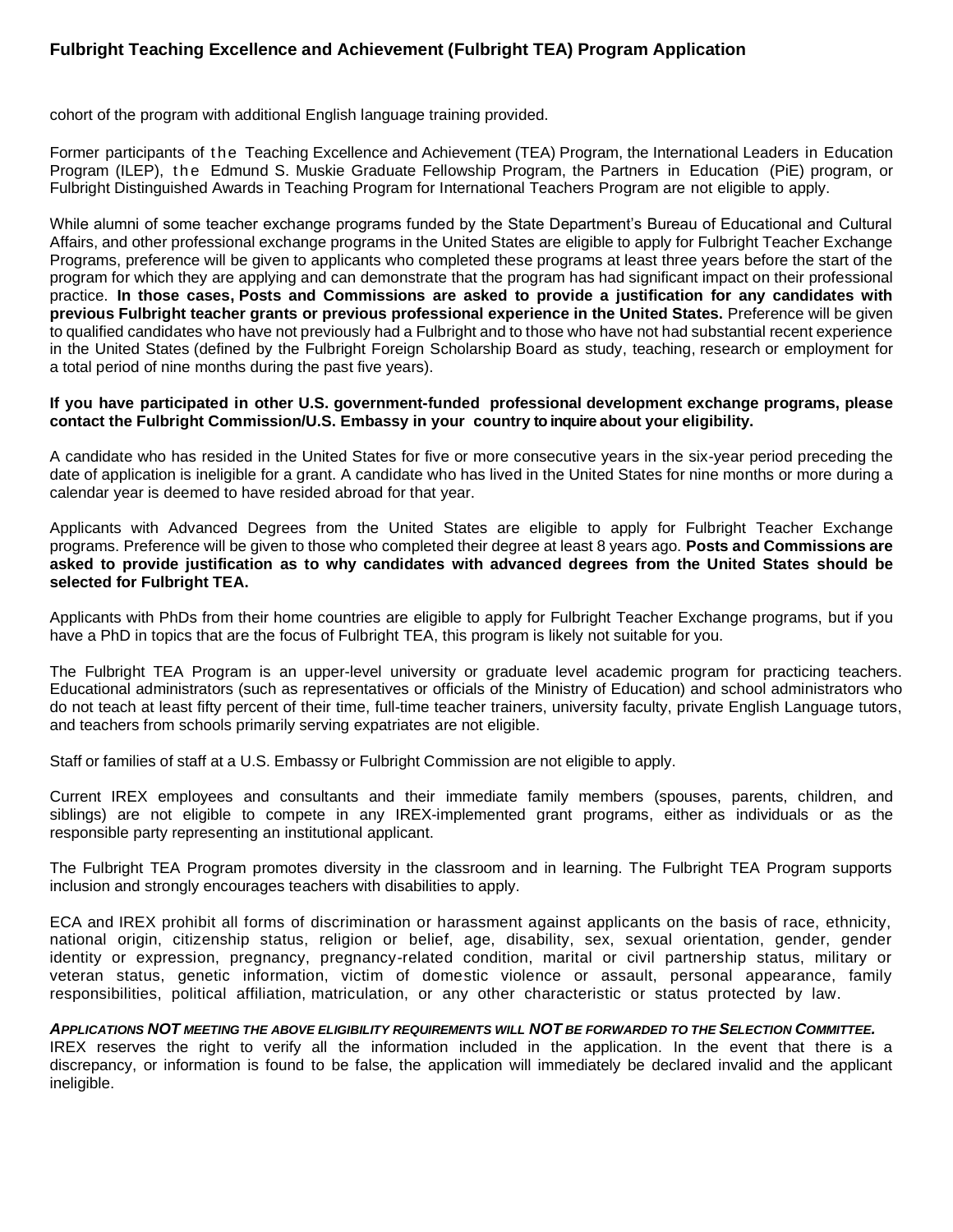### *PROVISIONS OF THE FELLOWSHIP*

- J-1 visa support;
- A pre-departure orientation held in participant's home country;
- Round-trip airfare to and within the U.S.;
- Academic program fees;
- Housing and meals;
- Accident and sickness health care coverage
- Transportation to the practicum school (as needed);
- A daily allowance for incidentals during the university academic program;
- A baggage allowance
- A workshop in Washington, D.C.; and
- The opportunity for alumni in good standing to apply for alumni small grants

### *SELECTION PROCESS AND CRITERIA*

Fulbright TEA participants will be selected through a merit-based open competition based on eligibility and the criteria below. Top candidates will be interviewed by an interview panel and must take the TOEFL (Test of English as a Foreign Language) or equivalent English test or provide valid results from within the past year (test date no earlier than May 2021).

Selection Criteria:

- Demonstrated commitment to teaching in the field of secondary education;
- Demonstrated leadership potential;
- Professional and educational experience and achievements;
- Potential for developing long-term linkages between U.S. and home country educational institutions and schools;
- Preparedness (including maturity, flexibility, and ability to function independently) for an **intensive** U.S.-based training program with very limited free time for personal travel or sightseeing;
- Willingness and capacity to work and live collaboratively with international peers to foster a positive learning community for professional development;
- Articulated ideas for applying program experience to improving secondary education in the home country or territory;
- Ability to express ideas clearly and effectively;
- Oral and written English language skills sufficient to manage coursework, participate in specialized seminars, and deliver presentations in U.S. schools (a minimum paper-based or equivalent TOEFL score of 450 is required for Fulbright TEA participation);
- Applicants who have had few or no opportunities to travel to the U.S. will be given priority;
- Preference will be given to applicants who are members of or who work with students from under-served communities or traditionally underrepresented groups including but not limited to women, racial, ethnic and religious minorities, people with disabilities, the LGBTI community, and people from diverse geographic areas of the country.
- Preference will also be given to applicants who have not previously received a Fulbright grant.

## *GENERAL APPLICATION INSTRUCTIONS & SUBMISSION GUIDELINES*

- Please answer **all** questions on the application. Incomplete applications will not be reviewed.
- Please type or print clearly in black ink.
- If a question does not apply to you, enter N/A (not applicable).
- Include your full, legal name **as spelled on your passport** (if available) or other photo identification.
- Include complete contact information (including zip/postal codes for all addresses and city codes for all phone and fax numbers if available).
- Write your full name, city, and country in the top right corner of each page.
- **Sign by hand** the Privacy Policy on the last page in ink.

## *INSTITUTIONAL SUPPORT AND REFERENCE FORM (ISRF) AND LEAVE APPROVAL FORM (LAF)*

All applications must include the Institutional Support and Reference Form, which must be completed by your supervisor at the school where you are employed. The Leave Approval Form must be signed by the director of the school where you are employed. Both forms must be signed in ink. An English translation must be provided if the form and reference letter are not written in English.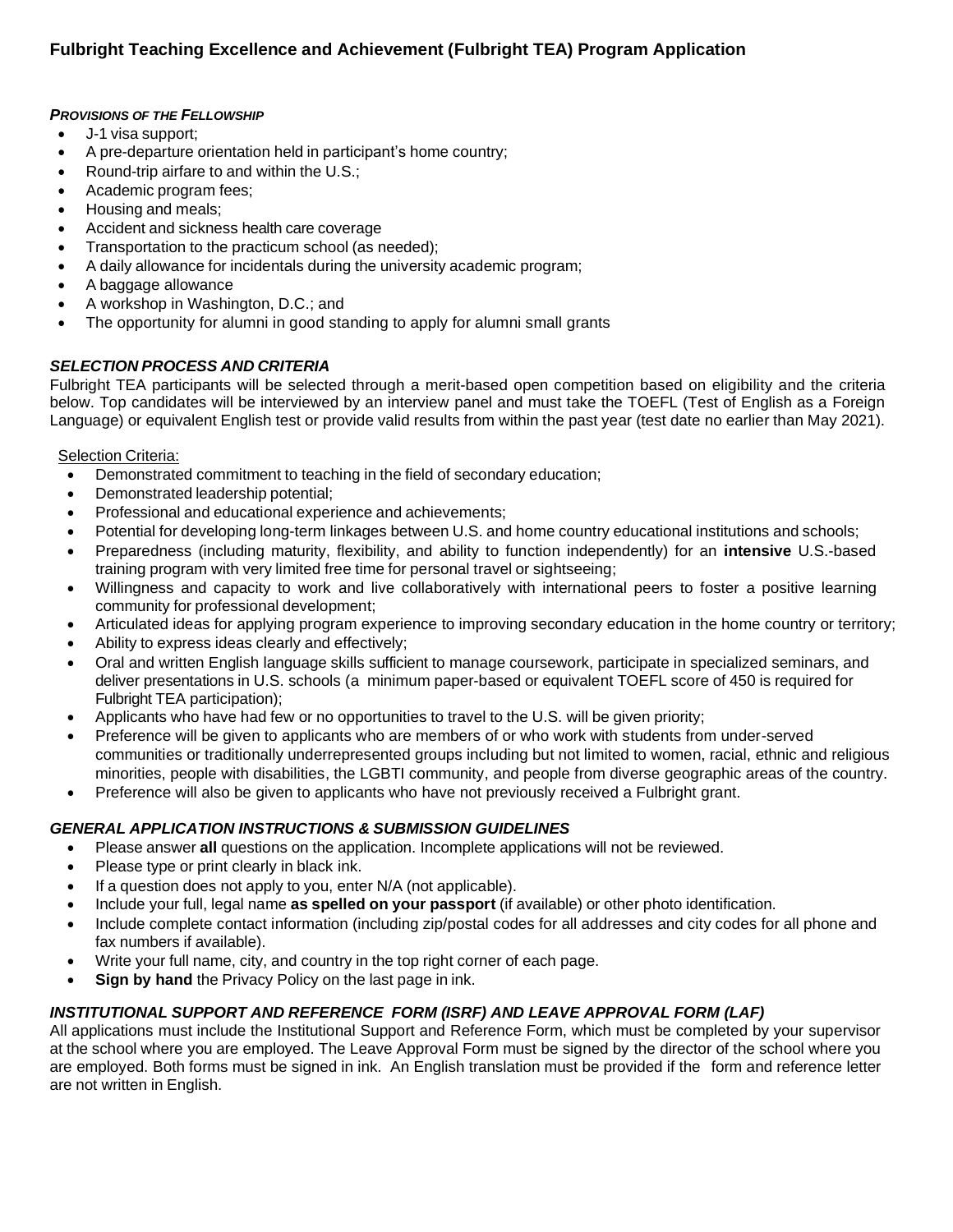A completed application includes all elements listed below. You may submit your application to the U.S. Embassy **or Fulbright Commission in your country electronically or in paper form in the following order:**

- 1. Application,
- 2. Hand signed Privacy Policy,
- 3. Institutional Support and Reference Form completed by your supervisor,
- 4. Leave Approval Form completed by your school director, and
- 5. A copy of the photo and information pages of your passport (or photo identification).

### *PROGRAMTIMELINE*

| Post/Commission Insert deadline (Suggested<br>February-March 2022) | <b>Application Deadline</b>                                      |
|--------------------------------------------------------------------|------------------------------------------------------------------|
| Approximately March 2022                                           | <b>TOEFL Testing/ Semifinalist Interviews</b>                    |
| August 2022                                                        | <b>Notification of Finalists</b>                                 |
| November - December 2022                                           | Visa Interviews and Pre-Departure Orientation Spring 2023 Cohort |
| Late January - mid-March 2023                                      | U.S. Program Dates Spring 2023 Cohort                            |
| June $-$ July 2023                                                 | Visa Interviews and Pre-Departure Orientation Fall 2023 Cohort   |
| September - late October 2023                                      | U.S. Program Dates Fall 2023 Cohort                              |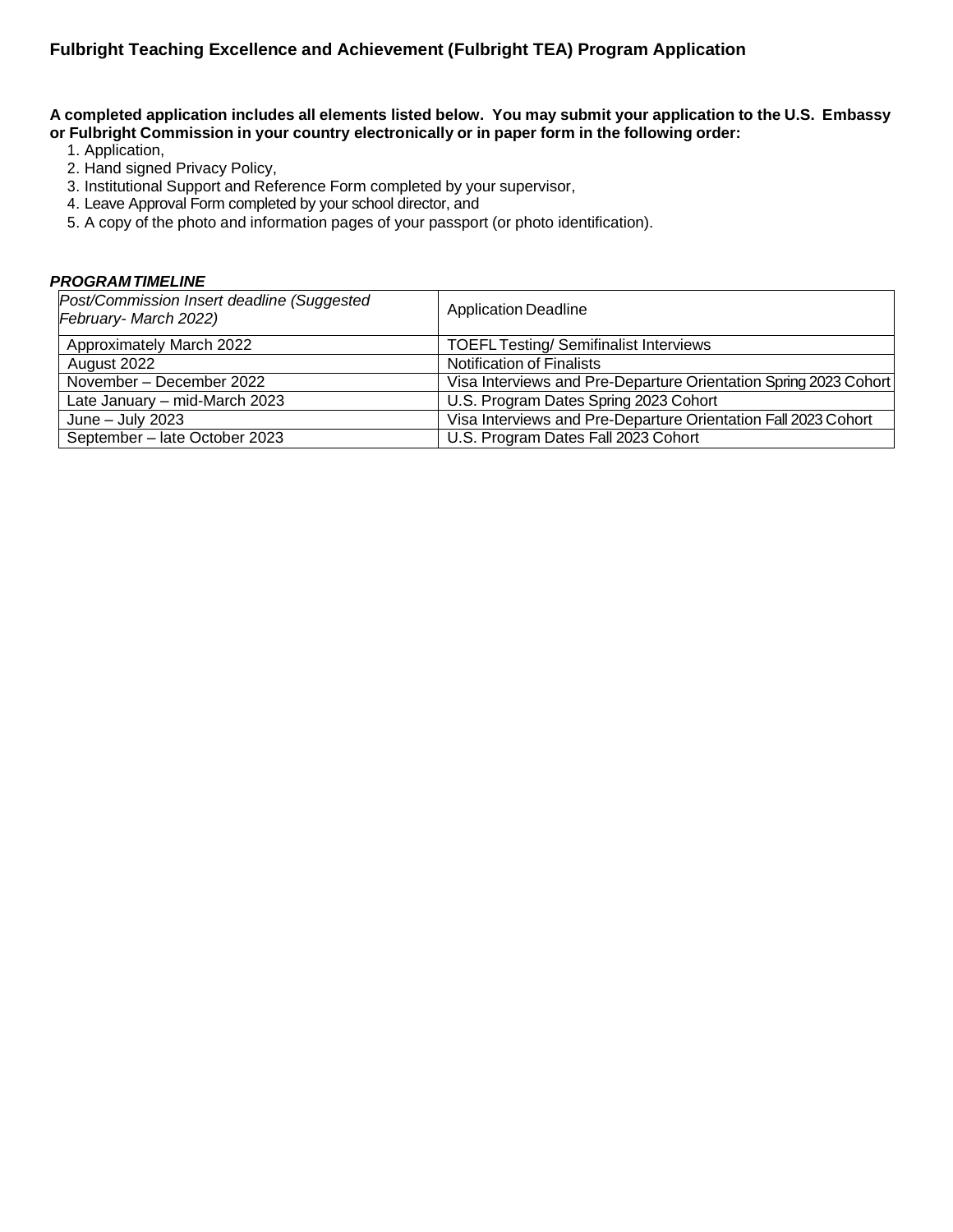*COUNTRY*:



# **Fulbright Teaching Excellence and Achievement (Fulbright TEA) Program**

A program sponsored by the U.S. Department of State's Bureau of Educational and Cultural Affairs (ECA), with funding provided by the U.S. Government and administered by IREX

# *2022-2023 Application for Teachers*

*Please answer ALL questions. Incomplete applications will NOT be accepted.*

## **Part 1. Participant Information**

|                                                                                             | <b>Fulbright TEA Cohort Preference:</b> |            |             |               |            |                      |  |
|---------------------------------------------------------------------------------------------|-----------------------------------------|------------|-------------|---------------|------------|----------------------|--|
| Please indicate your program cohort preference (*note: preference is not guaranteed):       |                                         |            |             |               |            |                      |  |
| Spring 2023 Cohort                                                                          | Fall 2023 Cohort                        |            |             | No preference |            |                      |  |
| Name (please spell exactly as it is written on your passport or other photo identification) |                                         |            |             |               |            |                      |  |
| First/Given name:                                                                           |                                         |            |             |               |            |                      |  |
| Middle name:                                                                                |                                         |            |             |               |            |                      |  |
| Family name/Surname:                                                                        |                                         |            |             |               |            |                      |  |
| Title:                                                                                      | Dr.<br>П                                | $\Box$ Mr. | $\Box$ Mrs. | $\Box$ Ms.    | $\Box$ Mx. | $\Box$ Self-identify |  |
| <b>Country</b>                                                                              |                                         |            |             |               |            |                      |  |
| Country of Citizenship:                                                                     |                                         |            |             |               |            |                      |  |
| Country of Legal Residence:                                                                 |                                         |            |             |               |            |                      |  |
| <b>Place of Birth</b>                                                                       |                                         |            |             |               |            |                      |  |
| City of Birth:                                                                              |                                         |            |             |               |            |                      |  |
| Country of Birth:                                                                           |                                         |            |             |               |            |                      |  |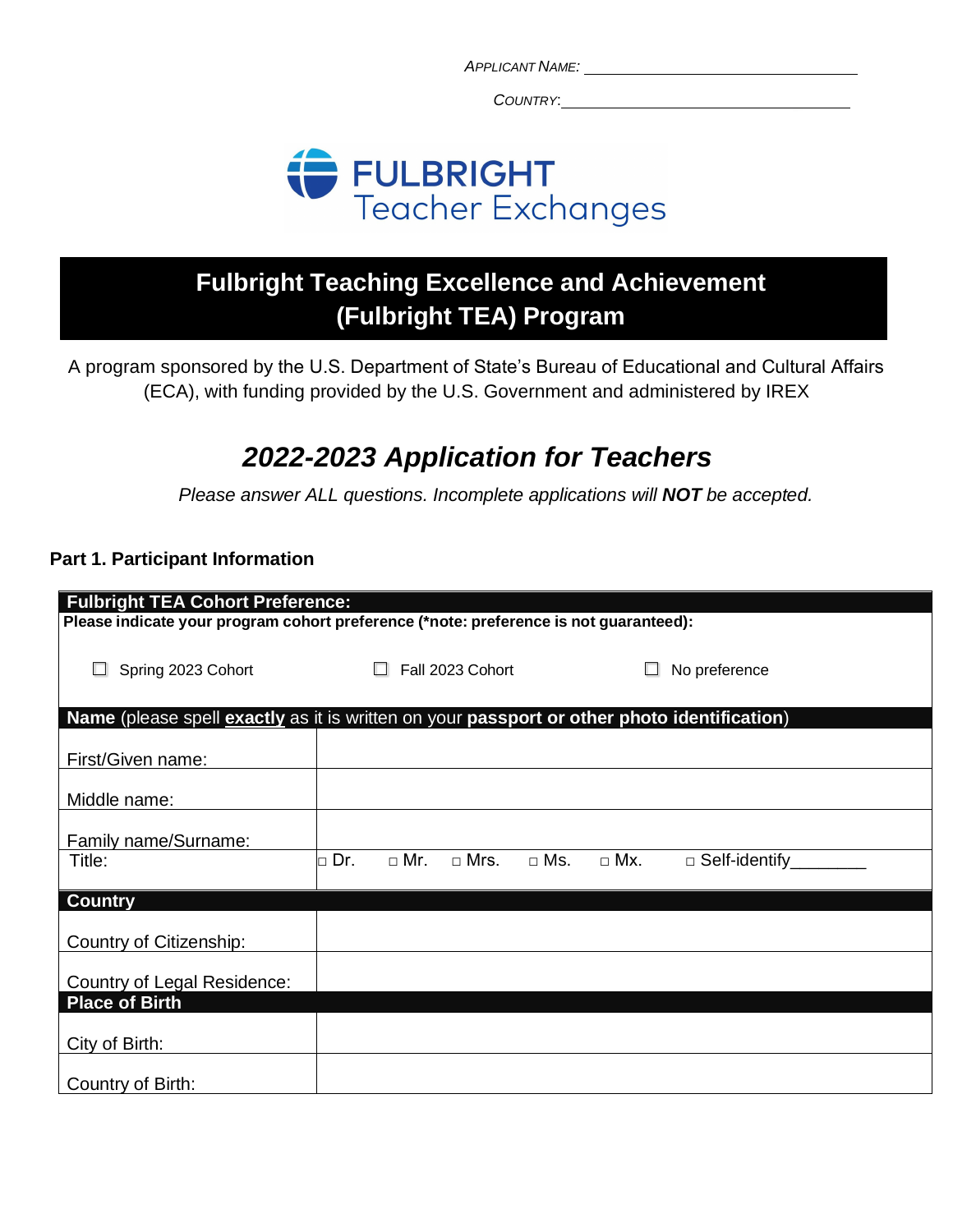|                 |                   |          |               | COUNTRY:                    |                             |                 |
|-----------------|-------------------|----------|---------------|-----------------------------|-----------------------------|-----------------|
| Gender          |                   |          |               |                             |                             |                 |
|                 | □ Male            | □ Female | □ Non-Binary  | $\Box$ Prefer not to answer | $\Box$ Self-identify        |                 |
|                 |                   |          |               |                             |                             |                 |
|                 |                   |          |               |                             |                             |                 |
| <b>Pronouns</b> |                   |          |               |                             |                             |                 |
|                 | $\Box$ He/him/his |          | □She/her/hers | $\Box$ They/them/theirs     | $\Box$ Prefer not to answer | $\square$ Self- |
| identify        |                   |          |               |                             |                             |                 |

| Number of Years Teaching at a Secondary School                              |                                               |
|-----------------------------------------------------------------------------|-----------------------------------------------|
| I will have been teaching as a certified full-time teacher for              | years by the time I will start the program in |
| January 2023 or September 2023 (not including student teaching practicums). |                                               |

| Date of Birth (as listed on your passport or other photo identification) |                                |                |                 |               |                |
|--------------------------------------------------------------------------|--------------------------------|----------------|-----------------|---------------|----------------|
| <b>Month</b>                                                             |                                | Day            |                 | Year          |                |
|                                                                          |                                |                |                 |               |                |
|                                                                          |                                |                |                 |               |                |
|                                                                          | Please check your birth month: |                |                 |               |                |
| January                                                                  | February<br>ш                  | March<br>г     | April<br>$\Box$ | May<br>ப      | June<br>$\sim$ |
| July<br>⊔.                                                               | August<br>ш                    | September<br>ш | October         | November<br>H | December<br>H  |
|                                                                          |                                |                |                 |               |                |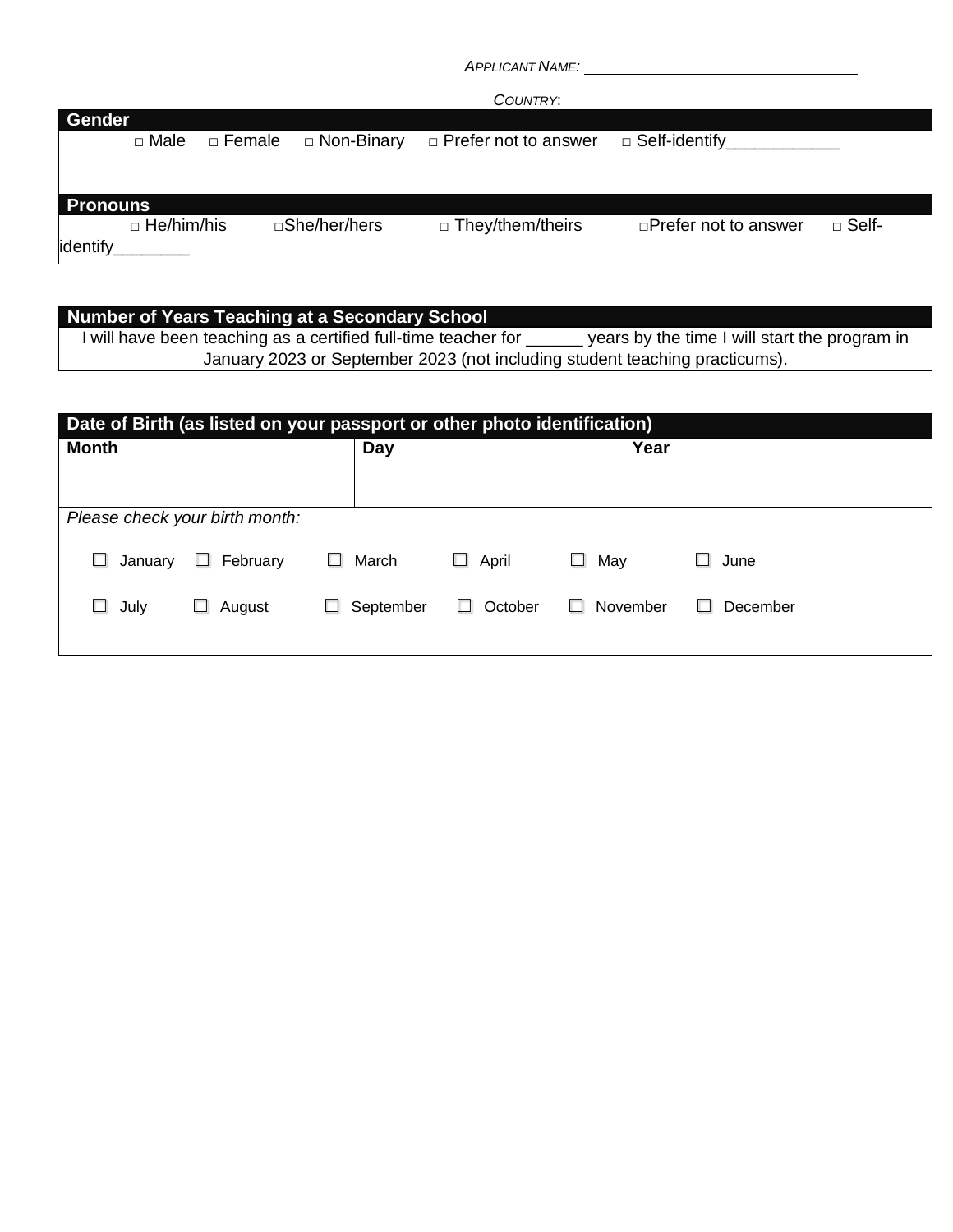*COUNTRY*:

| What other disciplines do you teach other than your primary discipline listed above? (Select all<br>that apply)                                                    |  |  |  |  |
|--------------------------------------------------------------------------------------------------------------------------------------------------------------------|--|--|--|--|
| English/English as a Foreign Language                                                                                                                              |  |  |  |  |
| $\Box$ English for native speakers $\Box$ English for non-native speakers $\Box$ English literature                                                                |  |  |  |  |
| English Grammar □ B Home country language □ Other Bottle Demonstrum D Home country language □ Other                                                                |  |  |  |  |
| <b>Mathematics</b>                                                                                                                                                 |  |  |  |  |
| $\Box$ Algebra $\Box$ Geometry $\Box$ Calculus $\Box$ Statistics $\Box$ Other $\Box$ Algebra $\Box$ Geometry $\Box$ Calculus $\Box$ Statistics $\Box$ Other $\Box$ |  |  |  |  |
| <b>Science</b>                                                                                                                                                     |  |  |  |  |
| $\Box$ Chemistry $\Box$ Physics $\Box$ Earth Science $\Box$ Biology $\Box$ Other $\Box$                                                                            |  |  |  |  |
| <b>Foreign Languages</b>                                                                                                                                           |  |  |  |  |
| $\Box$ Language: ______________                                                                                                                                    |  |  |  |  |
| $\Box$ Language: ______________                                                                                                                                    |  |  |  |  |
| <b>Social Studies</b>                                                                                                                                              |  |  |  |  |
| $\Box$ History $\Box$ Civics $\Box$ Global Studies $\Box$ Other                                                                                                    |  |  |  |  |
| <b>Special Education</b> (Working with students with learning or physical disabilities)                                                                            |  |  |  |  |
| English □ Mathematics □ Science □ Social Studies □ Other _______________________<br>$\mathbf{L}$                                                                   |  |  |  |  |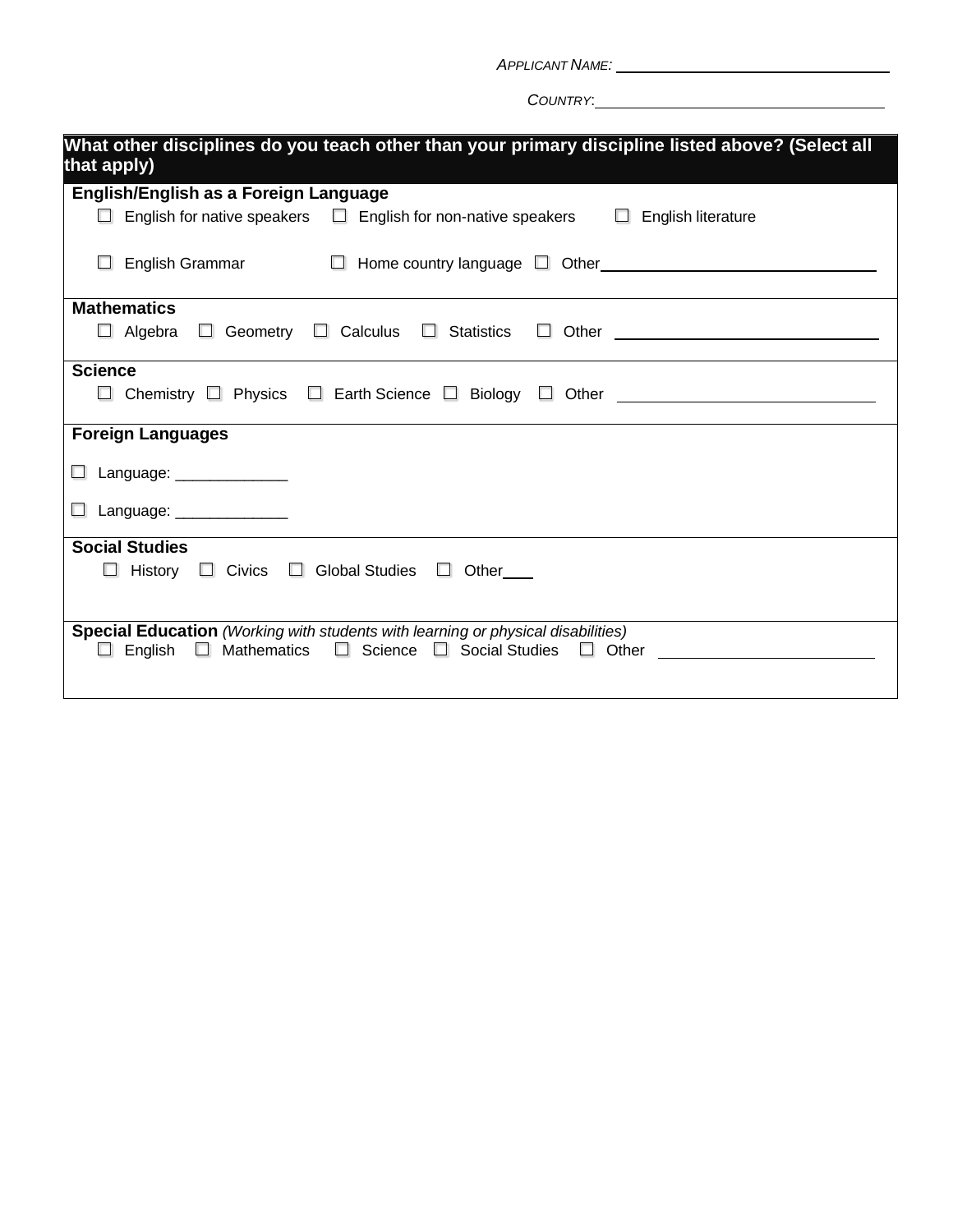*COUNTRY*:

| What discipline is your current PRIMARY teaching assignment?                                                                                                               |  |  |  |  |
|----------------------------------------------------------------------------------------------------------------------------------------------------------------------------|--|--|--|--|
| English/English as a Foreign Language                                                                                                                                      |  |  |  |  |
| $\Box$ English for native speakers $\Box$ English for non-native speakers $\Box$<br>English literature                                                                     |  |  |  |  |
| English Grammar $\Box$ Home country language $\Box$ Other $\Box$ Alter $\Box$ Alternative Structure $\Box$<br>ш                                                            |  |  |  |  |
| <b>Mathematics</b>                                                                                                                                                         |  |  |  |  |
| $\Box$ Algebra $\Box$ Geometry $\Box$ Calculus $\Box$ Statistics $\Box$ Other $\Box$                                                                                       |  |  |  |  |
| <b>Science</b>                                                                                                                                                             |  |  |  |  |
| $\Box$ Chemistry $\Box$ Physics $\Box$ Earth Science $\Box$ Biology $\Box$ Other                                                                                           |  |  |  |  |
| <b>Foreign Languages</b>                                                                                                                                                   |  |  |  |  |
| □ Language: _____________                                                                                                                                                  |  |  |  |  |
| □ Language: _____________                                                                                                                                                  |  |  |  |  |
| <b>Social Studies</b>                                                                                                                                                      |  |  |  |  |
|                                                                                                                                                                            |  |  |  |  |
| <b>Special Education</b> (Working with students with learning or physical disabilities)<br>$\Box$ Mathematics $\Box$ Science $\Box$ Social Studies $\Box$ Other<br>English |  |  |  |  |

## **Home Mailing Address:**

|                                                                                                                                                                                                                               | (if applicable) |
|-------------------------------------------------------------------------------------------------------------------------------------------------------------------------------------------------------------------------------|-----------------|
| $\overline{\text{ (country code + city code + number)}}$                                                                                                                                                                      |                 |
|                                                                                                                                                                                                                               |                 |
| <b>School Address:</b>                                                                                                                                                                                                        |                 |
|                                                                                                                                                                                                                               |                 |
| City or Town Care and Contract City of Town City of Town Contract City of Town City of Town City of Town City of Town City of Town City of Town City of Town City of Town City of Town City of Town City of Town City of Town |                 |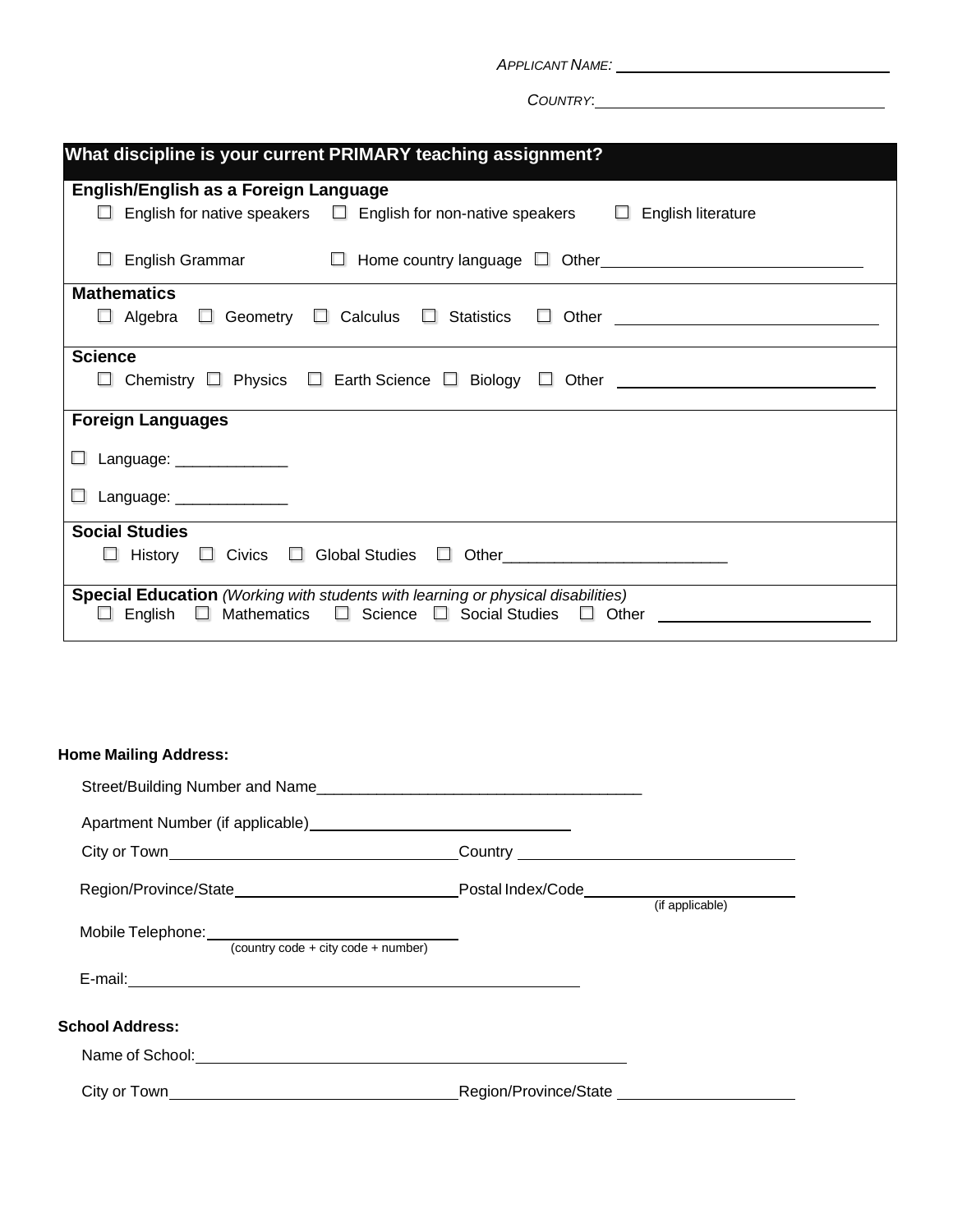|    | <b>Part 2. School Information</b>                                                                                           |
|----|-----------------------------------------------------------------------------------------------------------------------------|
|    | 1. Is your school in an urban, suburban, or rural area? $\Box$ Urban $\Box$ Suburban<br>$\Box$ Rural                        |
| 2. | Is your school government-run, private, or funded in another way? $\Box$ Government-run $\Box$ Private<br>$\Box$ Other:     |
| 3. | Is your school: $\Box$ Primary (K-6) $\Box$ Secondary (7-12) $\Box$ Both                                                    |
| 4. | Please note: All applicants must teach at least 50% of the time at the secondary level to be eligible for Fulbright<br>TEA. |
|    | Are you $a(n)$<br>□Elementary/Primary School Teacher?<br>□Secondary/Middle School Teacher?<br>$\Box$ Both                   |
|    |                                                                                                                             |
| 6. | Total number of full-time teachers at the school: ______________________________                                            |
|    | 7. Total number of part-time teachers at the school:                                                                        |

8. Grade levels that you teach at the school (please check all that apply).

Note: This grade level format is based on the U.S. Education System. Please select the ages that you teach, even if they do not correspond with the grade levels in your country or territory.

| $\Box$ 1 <sup>st</sup> (ages 6 - 7)      | $\Box$ 7 <sup>th</sup> (ages 12 - 13) |
|------------------------------------------|---------------------------------------|
| $\Box$ 2 <sup>nd</sup> (ages 7 - 8)      | $\Box$ 8 <sup>th</sup> (ages 13 - 14) |
| $\square$ 3 <sup>rd</sup> (ages 8 - 9)   | □ $9th$ (ages 14 - 15)                |
| $\square$ 4 <sup>th</sup> (ages 9 - 10)  | □ 10 <sup>th</sup> (ages 15 - 16)     |
| $\square$ 5 <sup>th</sup> (ages 10 - 11) | □ 11 <sup>th</sup> (ages 16 - 17)     |
| $\square$ 6 <sup>th</sup> (ages 11 -12)  | $\Box$ 12 <sup>th</sup> (ages 17-18)  |

9. Average number of students per each class (select one response)

| $\Box$ 61-70  |
|---------------|
| $\Box$ 71-80  |
| $\Box$ 81-90  |
| $\Box$ 91-100 |
| $\Box$ 100+   |
|               |
|               |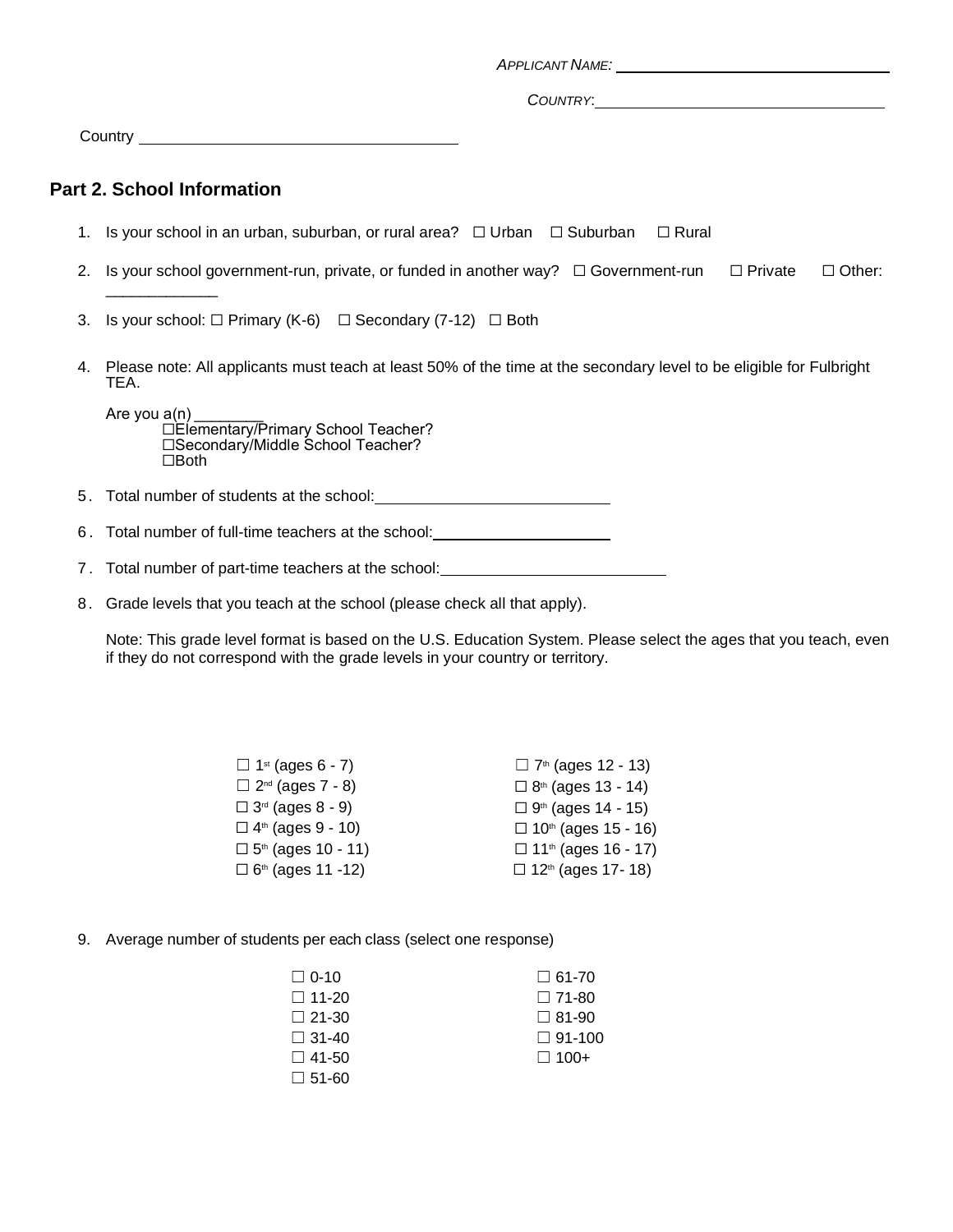*COUNTRY*: 10. In the current school year, across all semesters and courses taught, how many students will you teach in total?

11. Does your school serve an underserved or disadvantaged community (LGBTI, students with disabilities, from lowincome families, racial/ethnic/geographic minority groups, etc.)? Please describe how in question 13.

| □ Yes | $\Box$ No |
|-------|-----------|
|-------|-----------|

\_\_\_\_\_\_\_\_\_\_\_\_\_

- 12. Do students pay tuition to attend the school?  $\Box$  Yes  $\Box$  No If so, how much is tuition (include currency)? \_\_\_\_\_\_\_\_\_\_\_\_\_\_\_\_\_\_\_\_\_\_\_\_\_\_\_\_\_\_\_\_\_
- 13. In less than 200 words, please tell us briefly about your school and the community it serves: Who are the students? What do they do when they graduate or complete their studies at your school? What kind of work do their parents do? How are students selected to attend your school? Please briefly share any other important information about the school community here.

## **Part 3. Background Considerations**

1. Has a teacher at your school participated in the Teaching Excellence and Achievement Program (TEA), the International Leaders in Education Program (ILEP), the Fulbright Teaching Excellence and Achievement Program (Fulbright TEA) or the Fulbright Distinguished Awards in Teaching Program (DAI)? If yes, what is the teacher's name, the program, and the dates of participation?

| $\Box$ Yes              | ∩ No     |
|-------------------------|----------|
|                         | Name(s): |
|                         |          |
| Dates of Participation: |          |

2. Are you currently, or have you previously been a teacher with the English Access Microscholarship Program?

☐ Yes ☐ No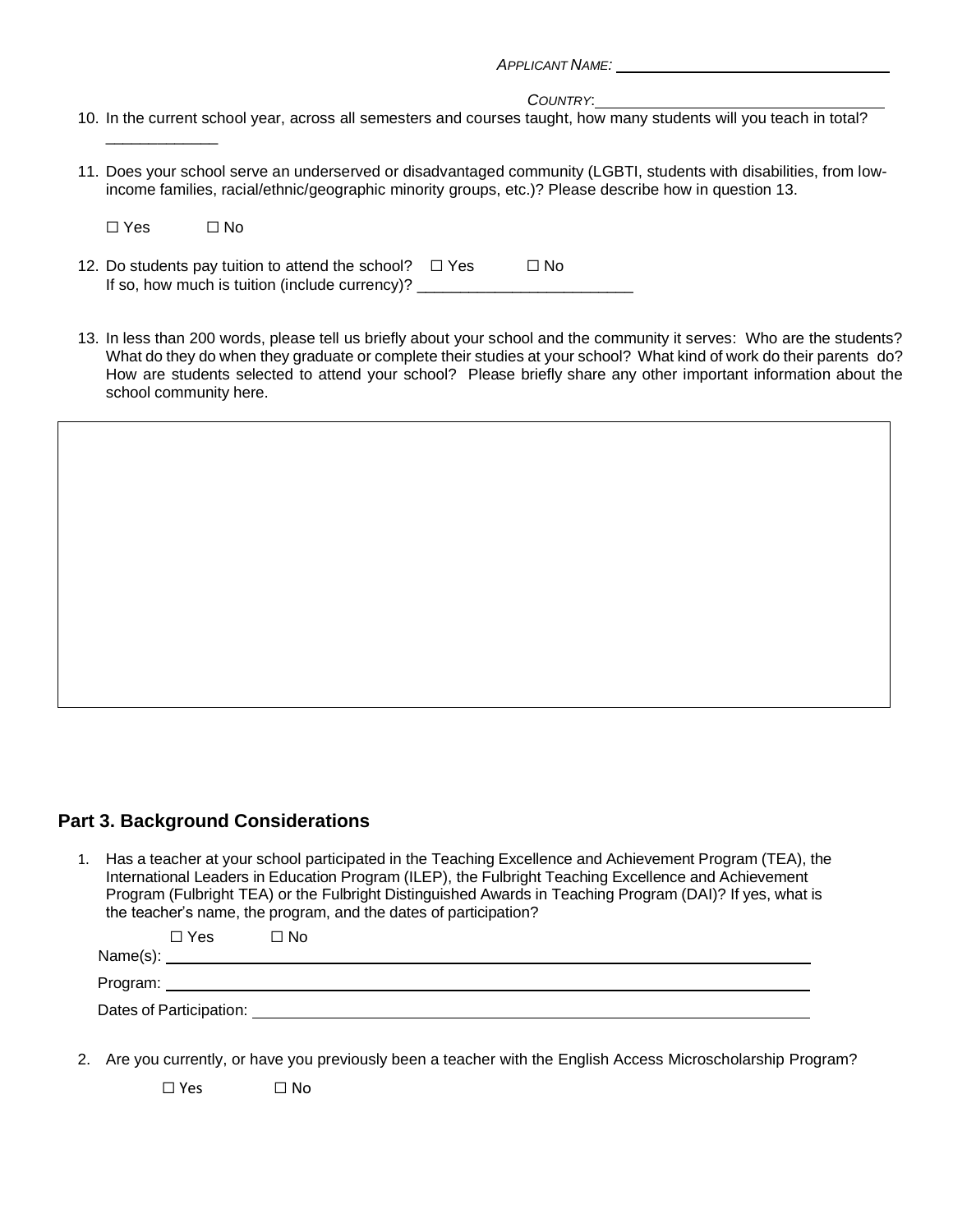|    |            | APPLICANT NAME: Annual Contract of the Contract of the Contract of the Contract of the Contract of the Contract of the Contract of the Contract of the Contract of the Contract of the Contract of the Contract of the Contrac |
|----|------------|--------------------------------------------------------------------------------------------------------------------------------------------------------------------------------------------------------------------------------|
|    |            |                                                                                                                                                                                                                                |
|    |            |                                                                                                                                                                                                                                |
|    |            | 3. Are you currently applying to any other U.S. government sponsored program, including online programs?                                                                                                                       |
|    | $\Box$ Yes | $\square$ No                                                                                                                                                                                                                   |
|    |            | If yes, please specify which program: example and a set of the state of the state of the state of the state of the state of the state of the state of the state of the state of the state of the state of the state of the sta |
|    |            |                                                                                                                                                                                                                                |
|    |            |                                                                                                                                                                                                                                |
|    |            | 4. Are you currently applying, or do you plan to apply to any professional development programs in other<br>countries for the time period of this program?                                                                     |
|    | $\Box$ Yes | $\Box$ No                                                                                                                                                                                                                      |
|    |            | If yes, please specify which program: example and a set of the state of the state of the state of the state of                                                                                                                 |
|    |            | Name of sponsoring organization: example and a series of the state of the state of the state of the state of the state of the state of the state of the state of the state of the state of the state of the state of the state |
| 5. | $\Box$ Yes | Have you previously submitted an application (but were not selected) for either the TEA or Fulbright<br>TEA Program? (The TEA Program became Fulbright TEA in 2019.)<br>$\Box$ No                                              |
|    |            |                                                                                                                                                                                                                                |
|    |            |                                                                                                                                                                                                                                |
| 6. |            | Have you traveled outside your home country before? $\Box$ Yes<br>$\Box$ No                                                                                                                                                    |
|    |            | 7. Have you traveled to the United States before? $\Box$ Yes<br>$\Box$ No                                                                                                                                                      |

8. In the chart below, please fill in any previous professional trips you have taken outside of your home country. **Please only include trips for work and exchange programs**. Also include any trips sponsored by the U.S. government. Please provide as many details as possible in the "Notes" column. If you have extensive international travel experience, please only provide information on travel within the past eight years.

| <b>City, Country Visited</b> | Dates of Travel | <b>Reason for Visit</b><br>(Work/Exchange)<br>Program/Professional<br>Development/Study/<br>Teaching Abroad) | <b>Notes</b><br>(Name of program, program details,<br>sponsoring organization, etc.) |
|------------------------------|-----------------|--------------------------------------------------------------------------------------------------------------|--------------------------------------------------------------------------------------|
|                              |                 |                                                                                                              |                                                                                      |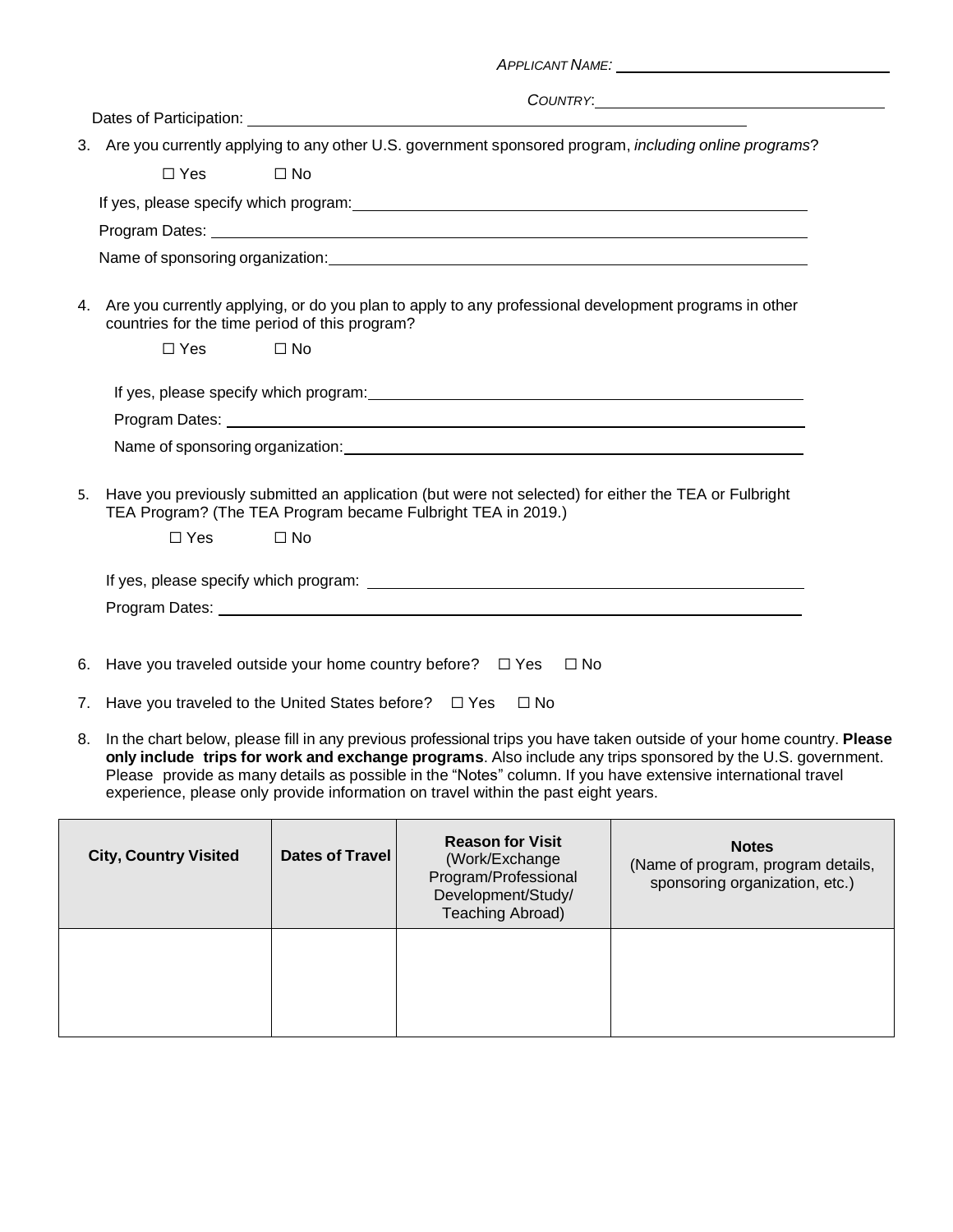#### *COUNTRY*:

| <b>COUNTRY.</b> |  |  |  |  |
|-----------------|--|--|--|--|
|                 |  |  |  |  |
|                 |  |  |  |  |
|                 |  |  |  |  |
|                 |  |  |  |  |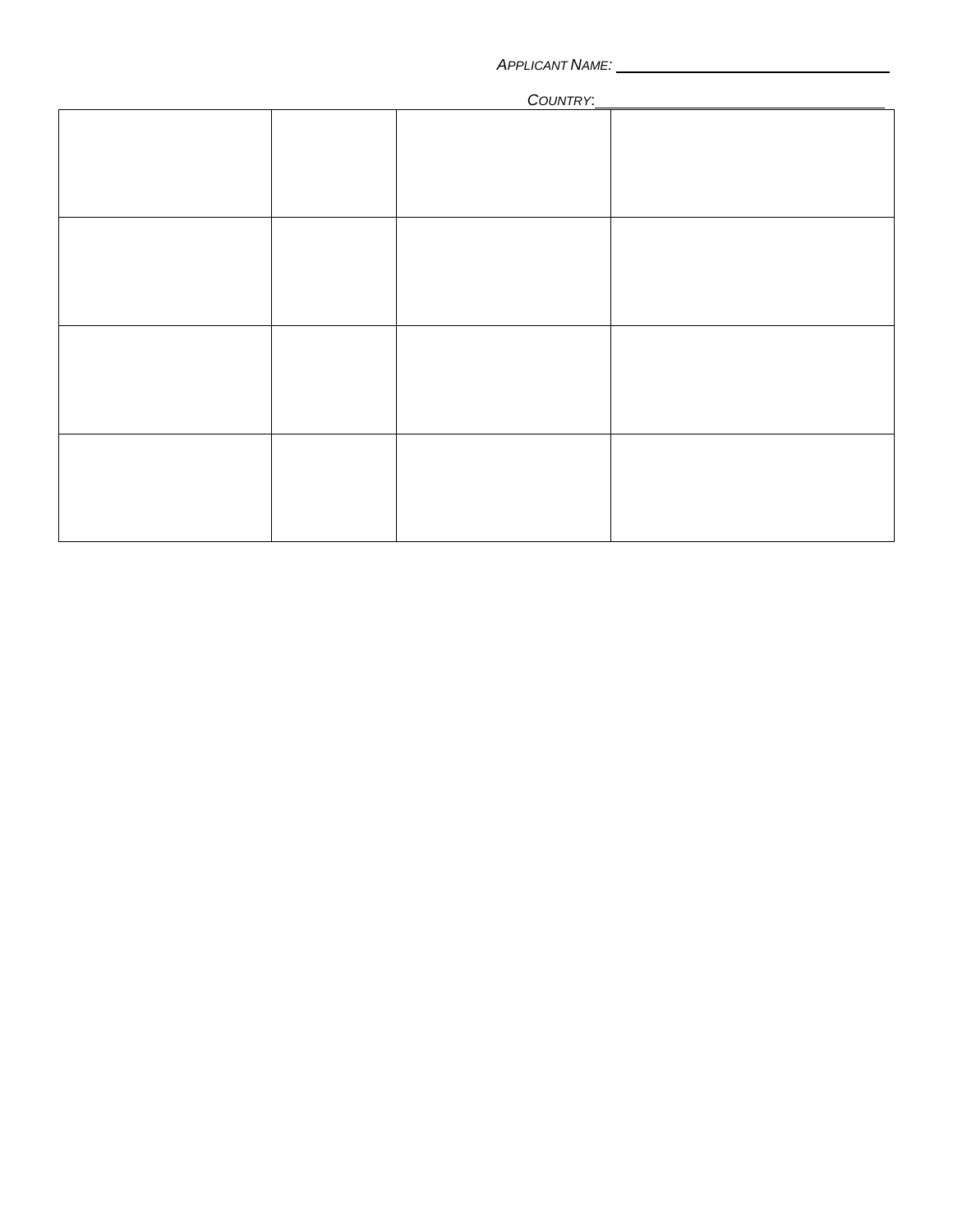9. Have you ever been convicted of a crime?  $□$  Yes  $□$  No

If yes, please provide additional information, including a description of the factual circumstances of the arrest or conviction and any supporting documentation.

10. Please note that preference will be given to qualified candidates who have not previously received a Fulbright award or traveled abroad for study, teaching, research, or other employment. If you have participated in any of the following professional development programs, please describe when you participated, where you traveled, and the impact the experience had on your teaching. Please also explain how you and your students would further benefit from your participation in the Fulbright TEA program, to which you are applying. (200 words maximum).

*Fulbright Distinguished Awards in Teaching Program – not eligible for Fulbright TEA Teaching Excellence and Achievement Program – not eligible for Fulbright TEA International Leaders in Education Program – not eligible for Fulbright TEA Fulbright Classroom Teacher Exchange Program Fulbright Scholar Program Fulbright Student Program Study of the U.S. Institute Any other Fulbright programs*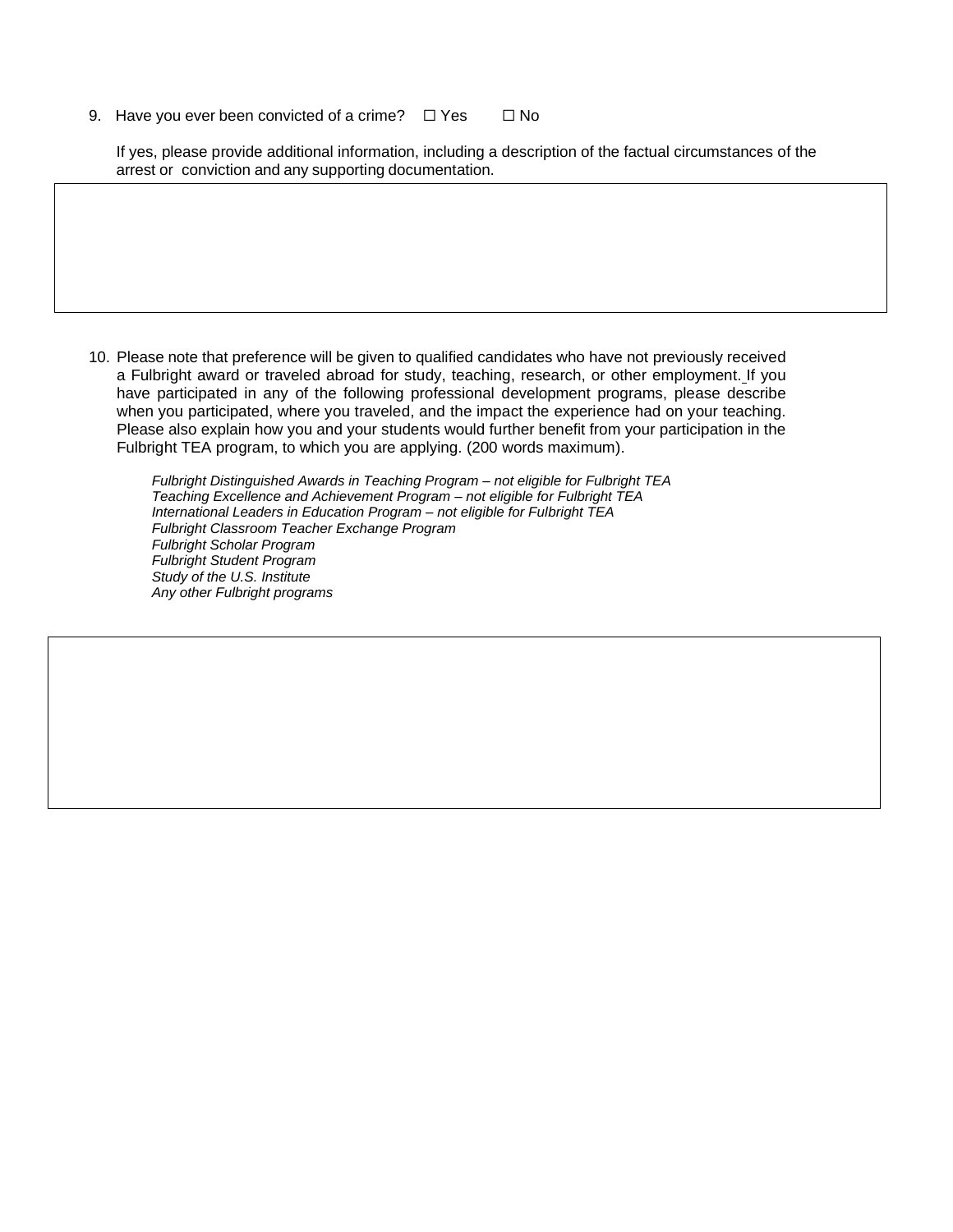## **Part 4. Educational Background**

**Please list your educational background.**

| <b>Institution/School</b> | # of<br>years of<br>study | <b>Field of Study</b> | <b>Final</b><br><b>Degree/Certificate</b><br>Awarded<br>(High School Diploma,<br>College, Postgraduate (e.g.,<br>Masters, PhD), etc.) | Year<br><b>Degree</b><br><b>Awarded</b> |
|---------------------------|---------------------------|-----------------------|---------------------------------------------------------------------------------------------------------------------------------------|-----------------------------------------|
|                           |                           |                       |                                                                                                                                       |                                         |
|                           |                           |                       |                                                                                                                                       |                                         |
|                           |                           |                       |                                                                                                                                       |                                         |
|                           |                           |                       |                                                                                                                                       |                                         |

1. What is your highest level of educational attainment?

| □ Bachelor's Degree □ Master's Degree | □ Doctoral Degree □ Other |  |
|---------------------------------------|---------------------------|--|
|                                       |                           |  |

2. What degree/qualification is required to be a teacher in your home community?

- 3. Please confirm that you have obtained the obligatory degree/qualification required in your home community to be a certified teacher: ☐ Yes ☐ No
- 4. **Foreign Language Proficiency:** Please rate your proficiency for each language you know in the categories of reading, writing, comprehension and speaking. Please rate on scale of 1 to 5 with 1 being low, and 5 being high.

**Scale**: **1**-low **2**-low intermediate **3**-intermediate **4**-high intermediate **5**-advanced/fluent

| Language | <b>Reading</b> | <b>Writing</b> | Comprehension | <b>Speaking</b> |
|----------|----------------|----------------|---------------|-----------------|
|          |                |                |               |                 |
|          |                |                |               |                 |
|          |                |                |               |                 |
|          |                |                |               |                 |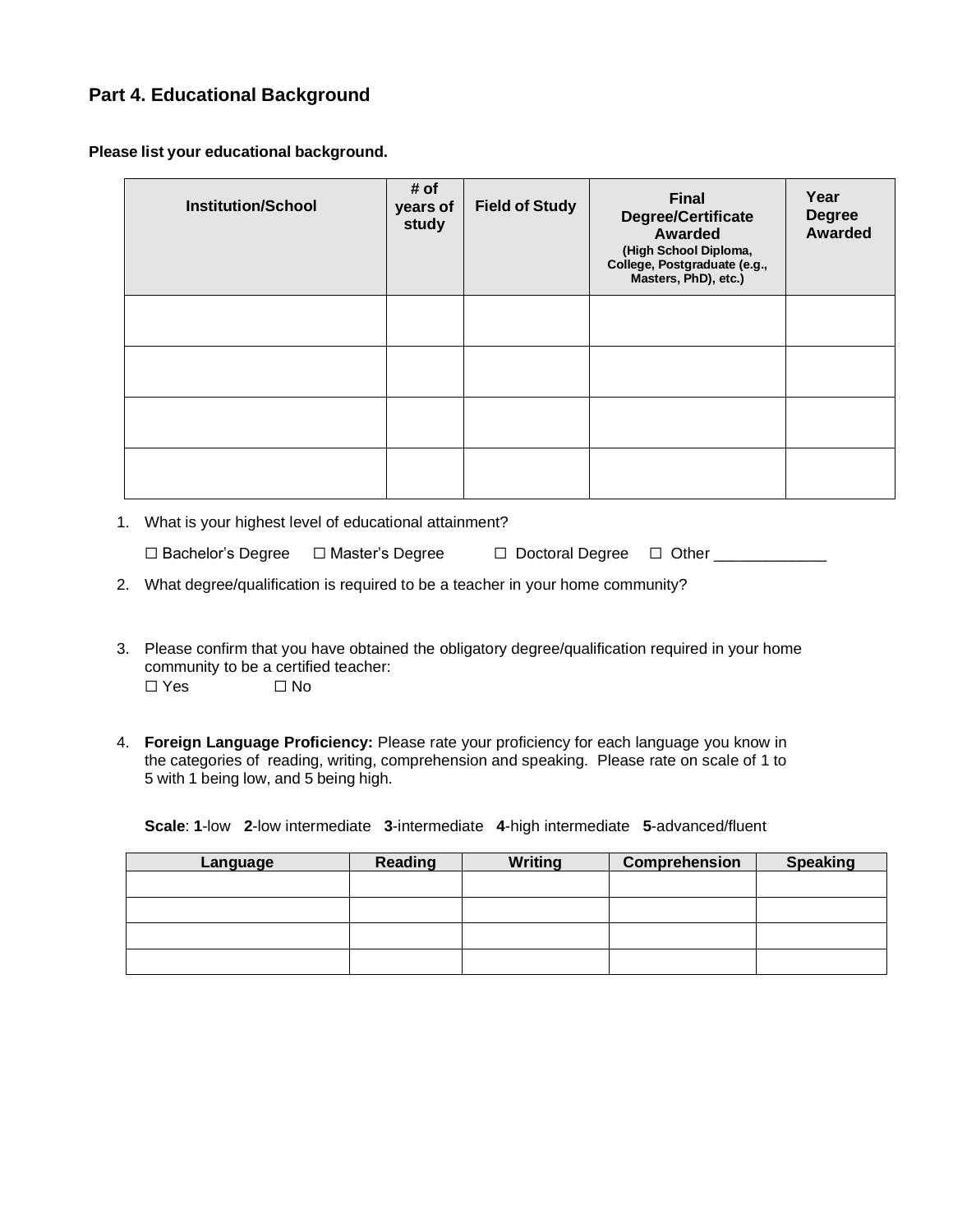## **Part 5. Work History**

**Work History:** Please list below your work history for the past five years. **Please list your current position first.** *If you have held multiple positions at one school, please list that school only once, but include all the positions and dates you held those positions on the Position/Title line.*

| <b>Current School Information</b>                                                                                                                                                                                              |
|--------------------------------------------------------------------------------------------------------------------------------------------------------------------------------------------------------------------------------|
| Name of school: <u>contained and a series of school</u>                                                                                                                                                                        |
|                                                                                                                                                                                                                                |
|                                                                                                                                                                                                                                |
| Grade level(s) taught and age range of students: _______________________________                                                                                                                                               |
| Number of hours per week teaching (including preparation time):                                                                                                                                                                |
| Primary discipline taught:<br>Filmary discipline taught:                                                                                                                                                                       |
| Additional duties: <u>Additional duties:</u>                                                                                                                                                                                   |
| Previous School Information                                                                                                                                                                                                    |
|                                                                                                                                                                                                                                |
|                                                                                                                                                                                                                                |
|                                                                                                                                                                                                                                |
| Grade level(s) taught and age range of students: _______________________________                                                                                                                                               |
| Number of hours per week teaching (including preparation time): ________________                                                                                                                                               |
|                                                                                                                                                                                                                                |
| Additional duties: <u>Additional duties:</u> Additional duties:                                                                                                                                                                |
|                                                                                                                                                                                                                                |
| <b>Previous School Information</b>                                                                                                                                                                                             |
| Name of school: Name of school:                                                                                                                                                                                                |
|                                                                                                                                                                                                                                |
| Length of employment (dates): Notified that the contract of the contract of the contract of the contract of the contract of the contract of the contract of the contract of the contract of the contract of the contract of th |
| Grade level(s) taught and age range of students:                                                                                                                                                                               |
| Number of hours per week teaching (including preparation time):                                                                                                                                                                |
|                                                                                                                                                                                                                                |
| Additional duties:                                                                                                                                                                                                             |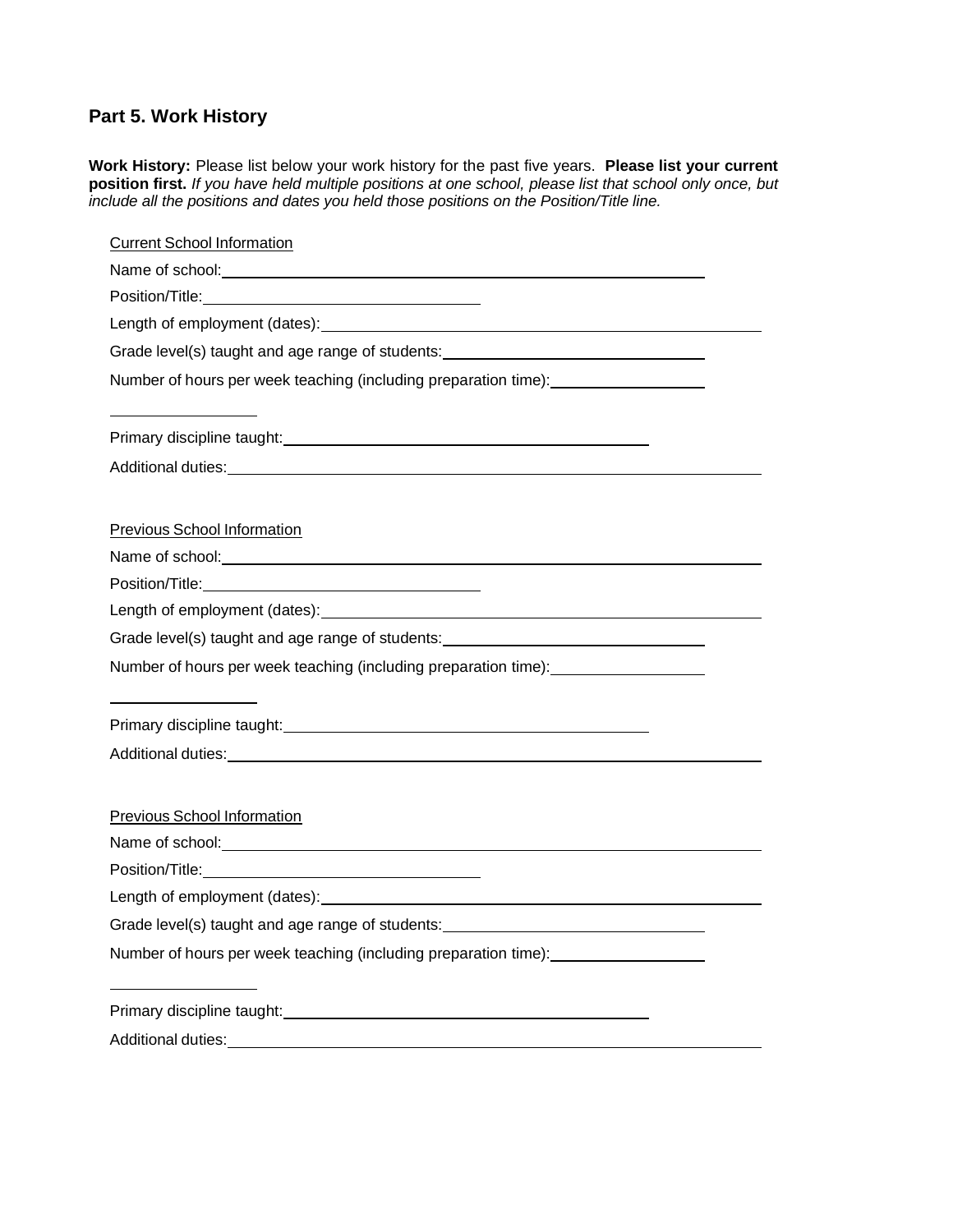## **Part 6. Teaching Schedule**

\_\_\_\_\_\_\_\_\_\_\_\_\_\_\_

- 1. Do you have a full-time teaching schedule? ☐ Full-Time ☐ Part-Time Note: Candidates must have a full-time teaching schedule to apply, though may teach part-time at multiple institutions to teach the equivalent of a full-time load.
- 2. How many hours, on average, does a full-time teacher teach per week in your community?

| <b>School</b><br><b>Name</b> | Day of the<br>Week | Time of<br>Day | Length of<br><b>Class/Responsibility (in</b><br>minutes) | <b>Subject</b> | Grade<br>Level | <b>Number</b><br>οf<br><b>Students</b><br>in the<br><b>Class</b> | Age of<br><b>Students</b> |
|------------------------------|--------------------|----------------|----------------------------------------------------------|----------------|----------------|------------------------------------------------------------------|---------------------------|
| Sample                       | Monday             | $9:00 -$       | 45 minutes/ Teacher                                      | Geography      | Level 9        | 55 students                                                      | $14 - 15$                 |
| Schedule                     |                    | $9:45$ am      |                                                          |                |                |                                                                  | years                     |
| Sample                       | Monday             | $10:00 -$      | 55 minutes/ Teacher                                      | Civics         | Level 10       | 55 students                                                      | $16 - 17$                 |
| Schedule                     |                    | 10:55 am       |                                                          |                |                |                                                                  | years                     |
| Sample                       | Tuesday            | $1:00 -$       | 45 minutes/Teacher                                       | History        | Level 10       | 55 students                                                      | $16 - 17$                 |
| Schedule                     |                    | $1:45$ pm      |                                                          |                |                |                                                                  | years                     |
| Sample                       | Tuesday            | $2:00 -$       | 60 minutes/ grading                                      | Prep           |                |                                                                  |                           |
| Schedule                     |                    | $3:00$ pm      |                                                          |                |                |                                                                  |                           |
| Sample                       | Wednesday          | $8:30 -$       | 55 minutes/ Teacher                                      | Civics         | Level 10       | 55 students                                                      | $16 - 17$                 |
| Schedule                     |                    | $9:25$ am      |                                                          |                |                |                                                                  | years                     |
| Sample                       | Wednesday          | $8:30 -$       | 55 minutes/ Teacher                                      | English        | Level 8        | 30 students                                                      | 14-15 years               |
| Schedule                     |                    | $9:25$ am      |                                                          |                |                |                                                                  |                           |
|                              |                    |                |                                                          |                |                |                                                                  |                           |
| Sample                       | Thursday           | $10:00-$       | 65 minutes/Teacher                                       | Media          | Level 10       | 40 students                                                      | 16-17 years               |
| Schedule                     |                    | 11:45 am       |                                                          | <b>Studies</b> |                |                                                                  |                           |
| Sample                       | Friday             | $9:00-$        | 45 minutes/ Teacher                                      | Science        | Level 11       | 35 students                                                      | 16-17 years               |
| Schedule                     |                    | $9:45$ pm      |                                                          |                |                |                                                                  |                           |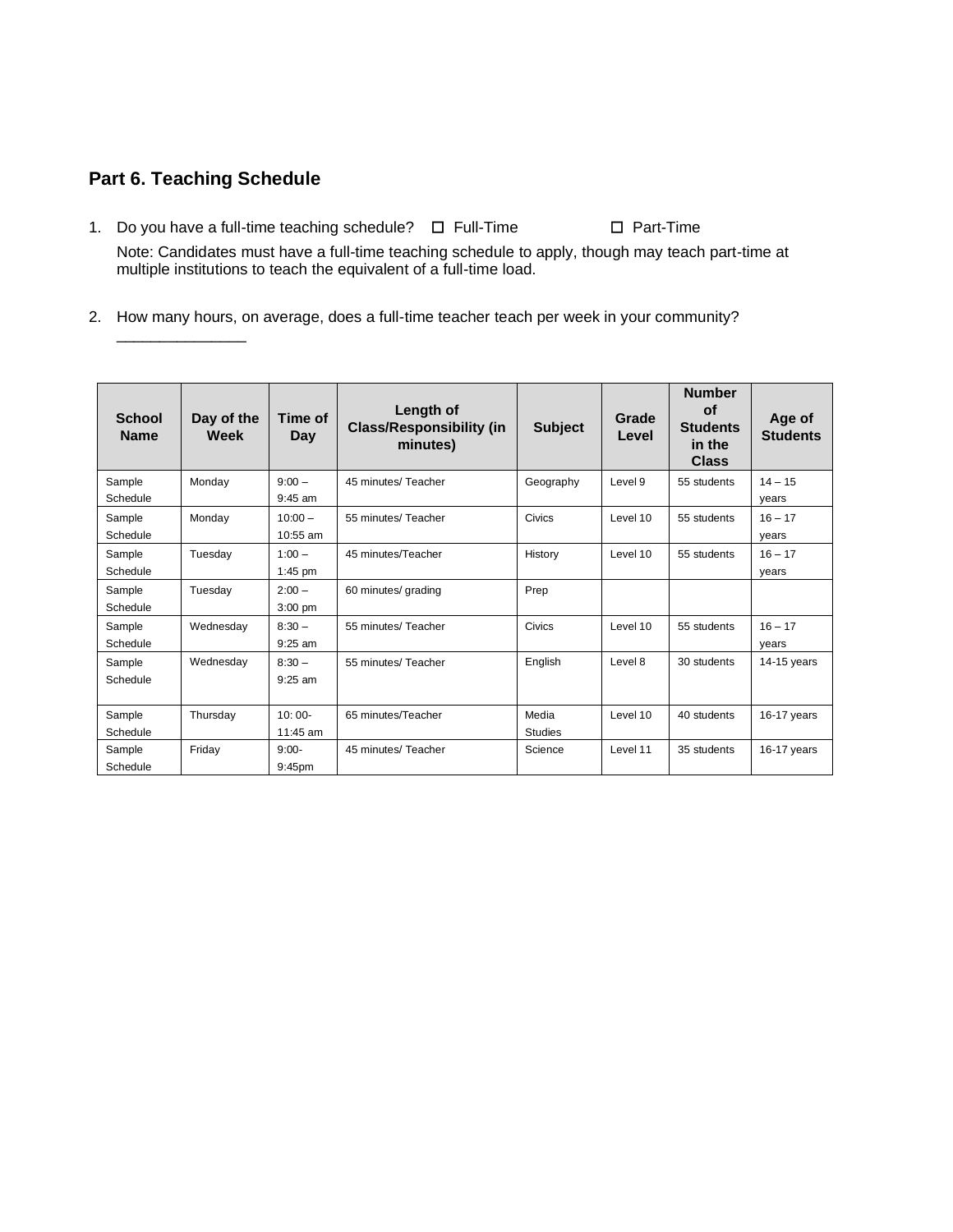Please provide a sample of your weekly teaching schedule. This should include all classes you are currently teaching, including planning and **preparation** time, as well as additional responsibilities outside of teaching. If you teach in more than one school, please indicate the school name. A sample is provided above. Please include information about your schedule at the time of this application.

Your Current Schedule: **School Name Day of the Week Time of Day Length of class/ responsibility (in minutes) Subject Grade Level Number of Students in the Class Age of Students**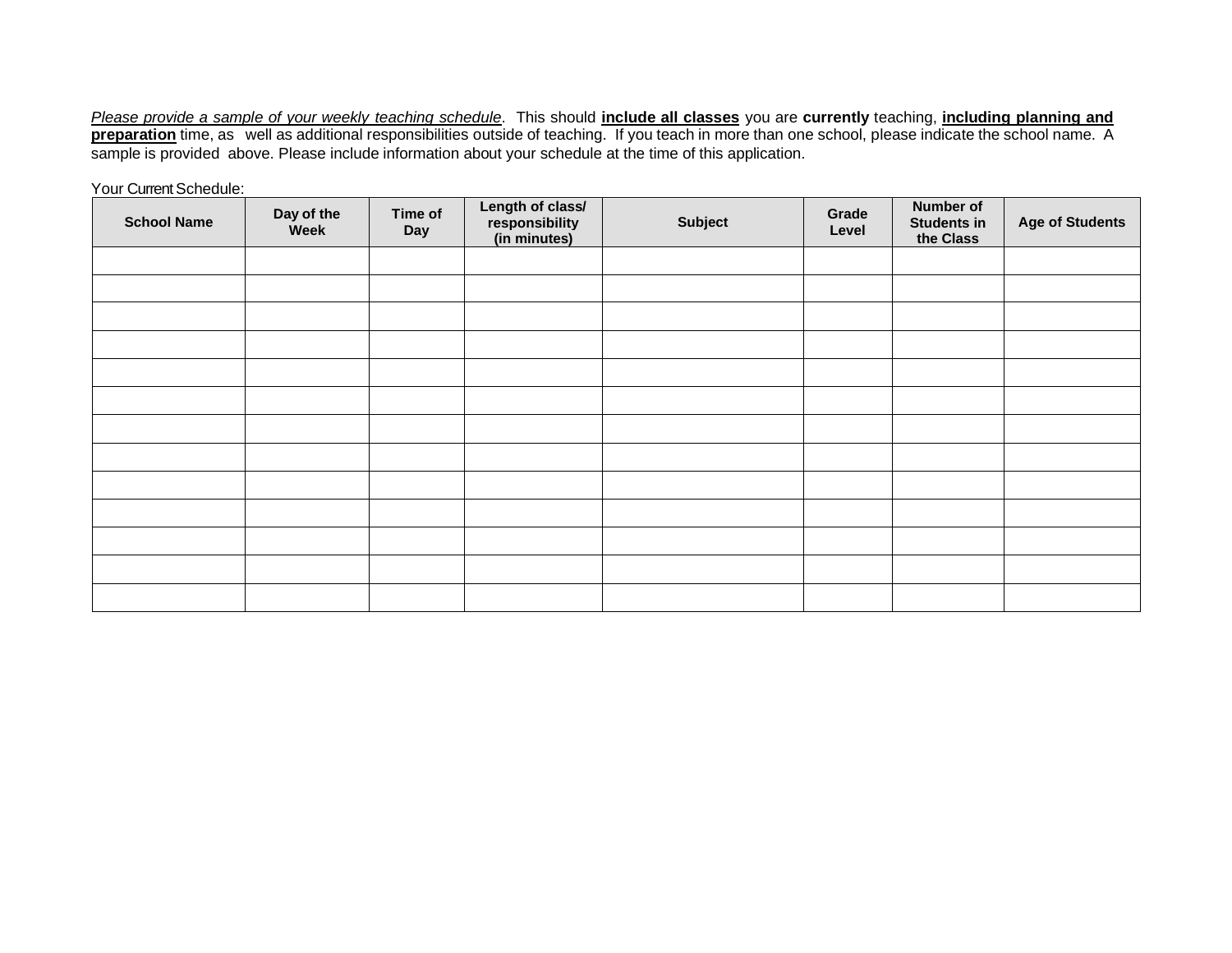## **Part 7. Additional Education or Professional Experience and Activities**

Please list activities you have pursued to maintain and improve your professional training as an educator (for example, conferences, professional training, publications, certificate programs, etc.). Please indicate if you have led professional development programs, list professional organizations you are a member of, and describe relevant work you have done in your community outside of school.

In 500 words or less, please name 5-10 of your most significant publications, honors, and awards and other professional accomplishments in the past 10 years: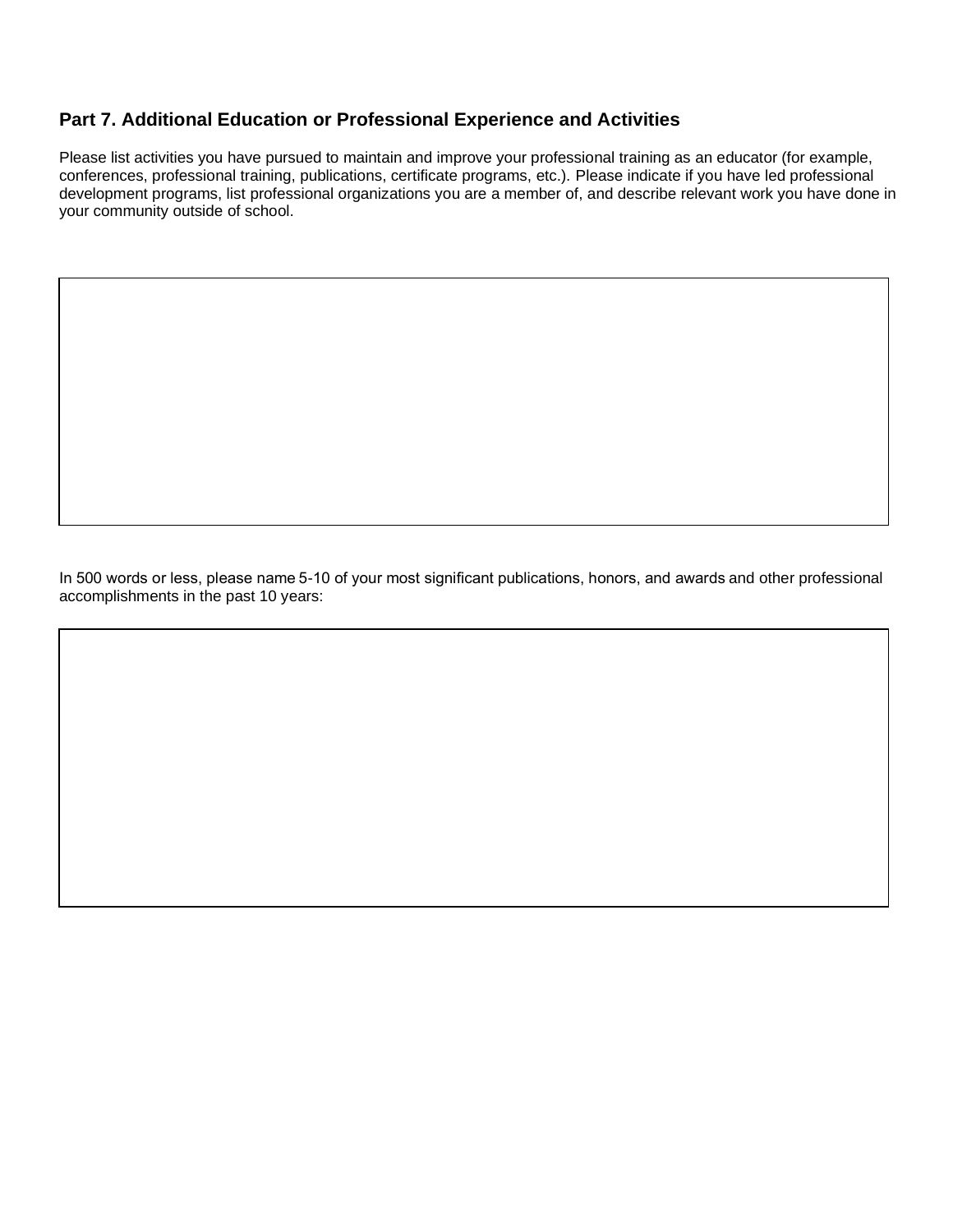## **Part 8. Fulbright TEA Gender Cohort**

The Fulbright TEA Program will offer one cohort to examine gender in education themes in depth. This cohort will include content which highlights strategies for improving and supporting girls' education, in addition to offering the other overall Fulbright TEA program professional development activities.

Would you be interested in participating in a Fulbright TEA cohort that will focus on gender responsive classrooms and improving education for girls?

| <b>Yes</b> |  | No |
|------------|--|----|
|------------|--|----|

**Note**: If you select "Yes," you are indicating your professional interest **only**. This does not mean you will need to take part in an additional selection process.

If yes, please describe the opportunities available or challenges faced by girls in your community to receive a quality education. If applicable, describe strategies you have implemented to expand or improve opportunities for girls' education or address other important issues affecting girls in your community. If no, this will not negatively affect your application—it is optional to apply for this special cohort.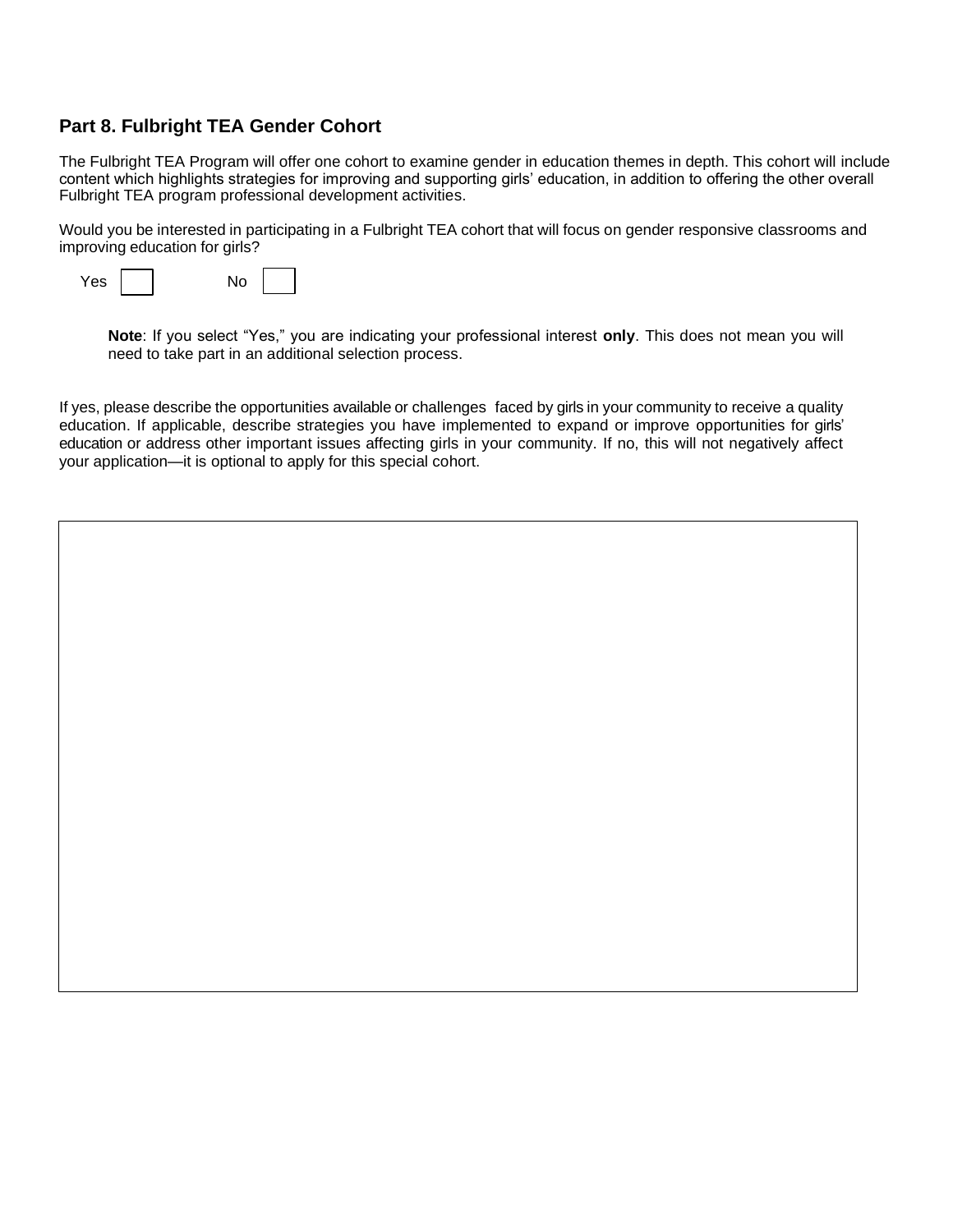*COUNTRY*:

## **Part 9. Statement of Purpose**

Your responses will give the selection committee an opportunity to better understand you as a teacher leader and your desire to participate in the program. Statements must be clearly written to be considered. Please write a minimum of 200 words and a maximum of 500 words for each response.

#### Part I

Why do you want to participate in the Fulbright TEA Program?

#### Part II

Describe an occasion when you were a leader or set a positive example in your school or community.

#### Part III

How will your community benefit from your participation in the program? Describe at least two ways you will share what you learn with your school and/or community.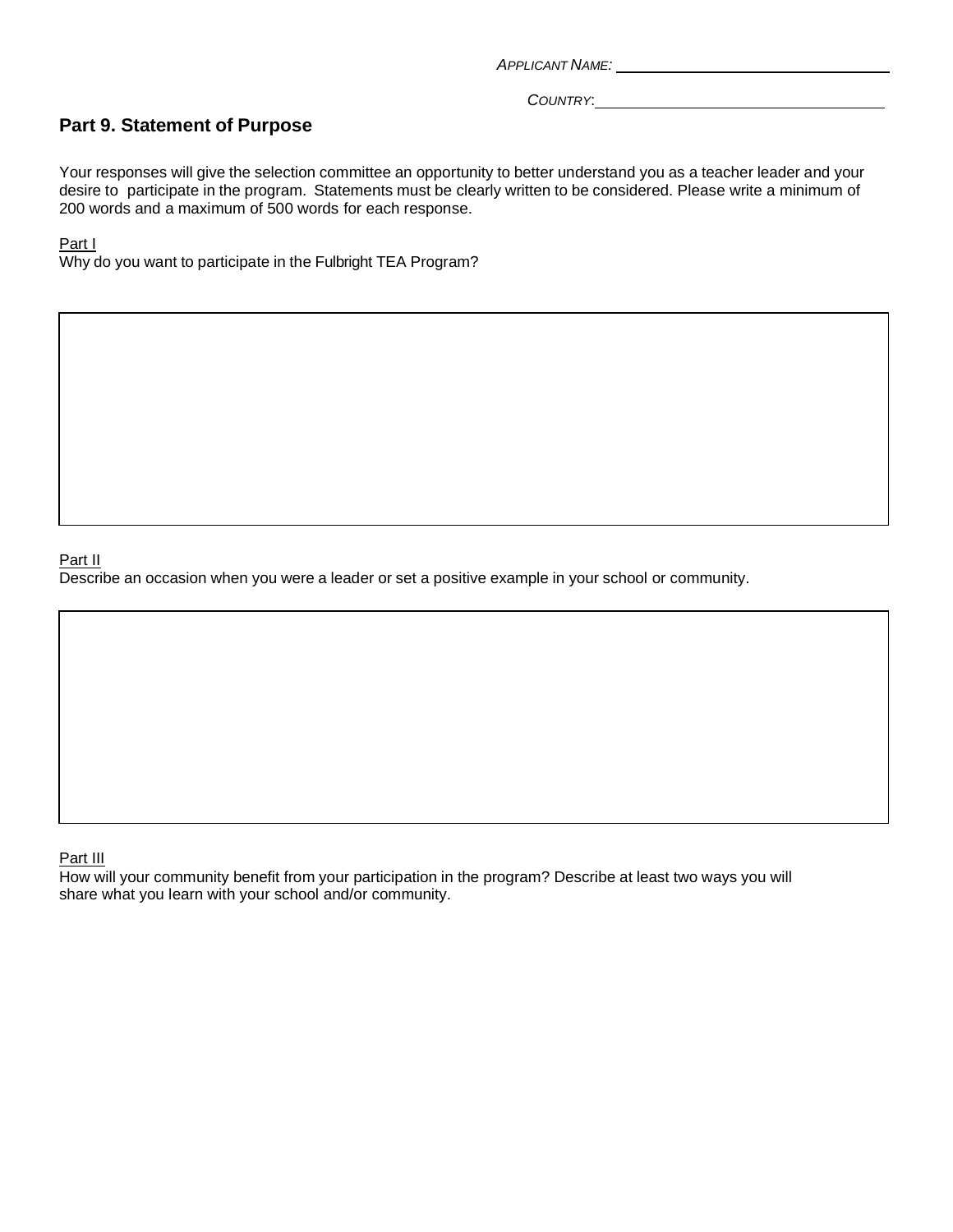*COUNTRY*:

During the Fulbright TEA Program, participants interact closely with participants from other areas of the world. What steps would you take to work and collaborate successfully with a person from another country? Give an example of a time you demonstrated flexibility in interacting with someone from a different culture.

### Part V

Please describe the opportunities available or challenges faced by students in your community to receive quality education. If applicable, describe how you have expanded or improved opportunities for access to education, or addressed other important issues related to quality education in your community.

P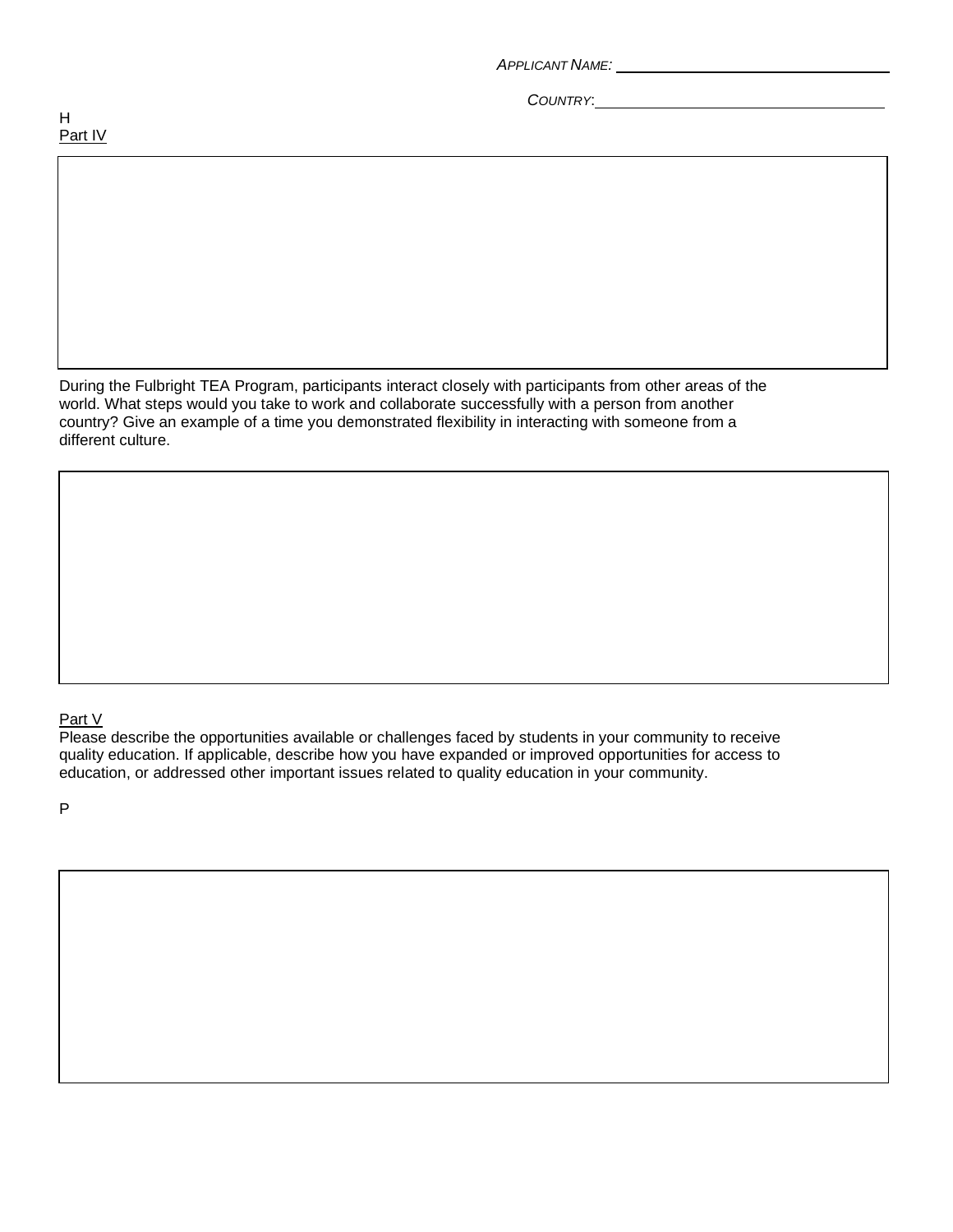#### *COUNTRY*:

**Additional Space:** Please use this space for any additional information. Include any responses that did not fit elsewhere in the application.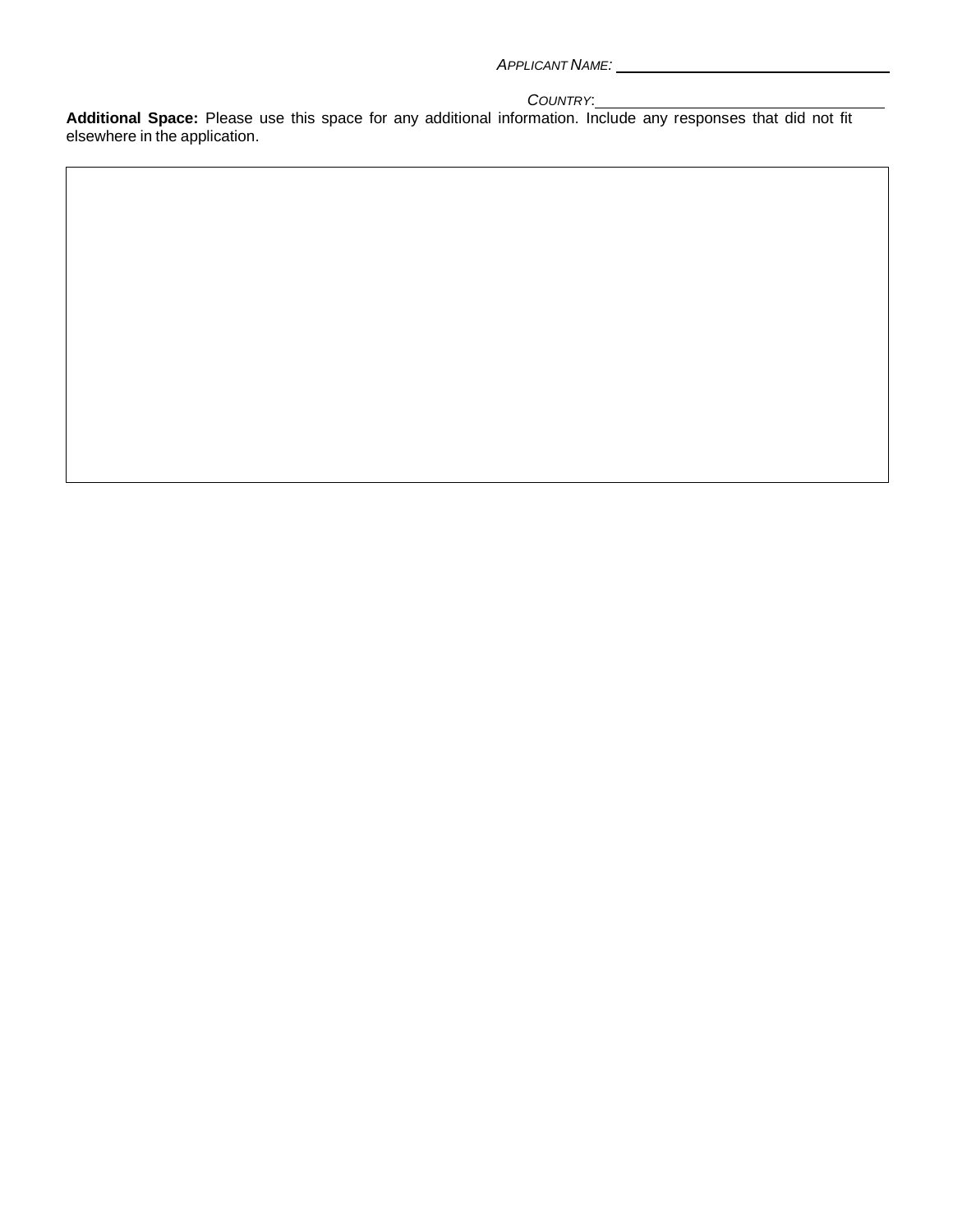## **Disability Status**

*COUNTRY*:

We strive to create programs and services that represent and serve the full diversity of the community. We are asking the following question about disability to ensure that we are meeting this goal.

**Note**: This does not affect your eligibility to be selected as a potential candidate.

How do you describe your ability status?

Please select all that apply regardless of whether you typically request accommodations.

 $\Box$  A sensory impairment (vision or hearing)

 $\Box$  A long-term medical illness (e.g., epilepsy, cystic fibrosis)

□ A mobility impairment

 $\Box$  An intellectual disability

 $\Box$  A temporary impairment resulting from illness or injury (e.g., broken ankle, surgery)

 $\Box$  I do not identify with a disability or impairment

□ I prefer not to answer

☐ Self-identify: \_\_\_\_\_\_\_\_\_\_\_\_\_\_\_\_\_\_\_\_\_\_\_\_\_\_\_\_\_\_\_\_\_\_\_\_\_

2. What other information is important for us to know about your ability status?

### **Outreach**

How did you learn about the Fulbright TEA program?

☐ Colleague

- ☐ Teacher Exchange Program Alumnus/a
- ☐ Friend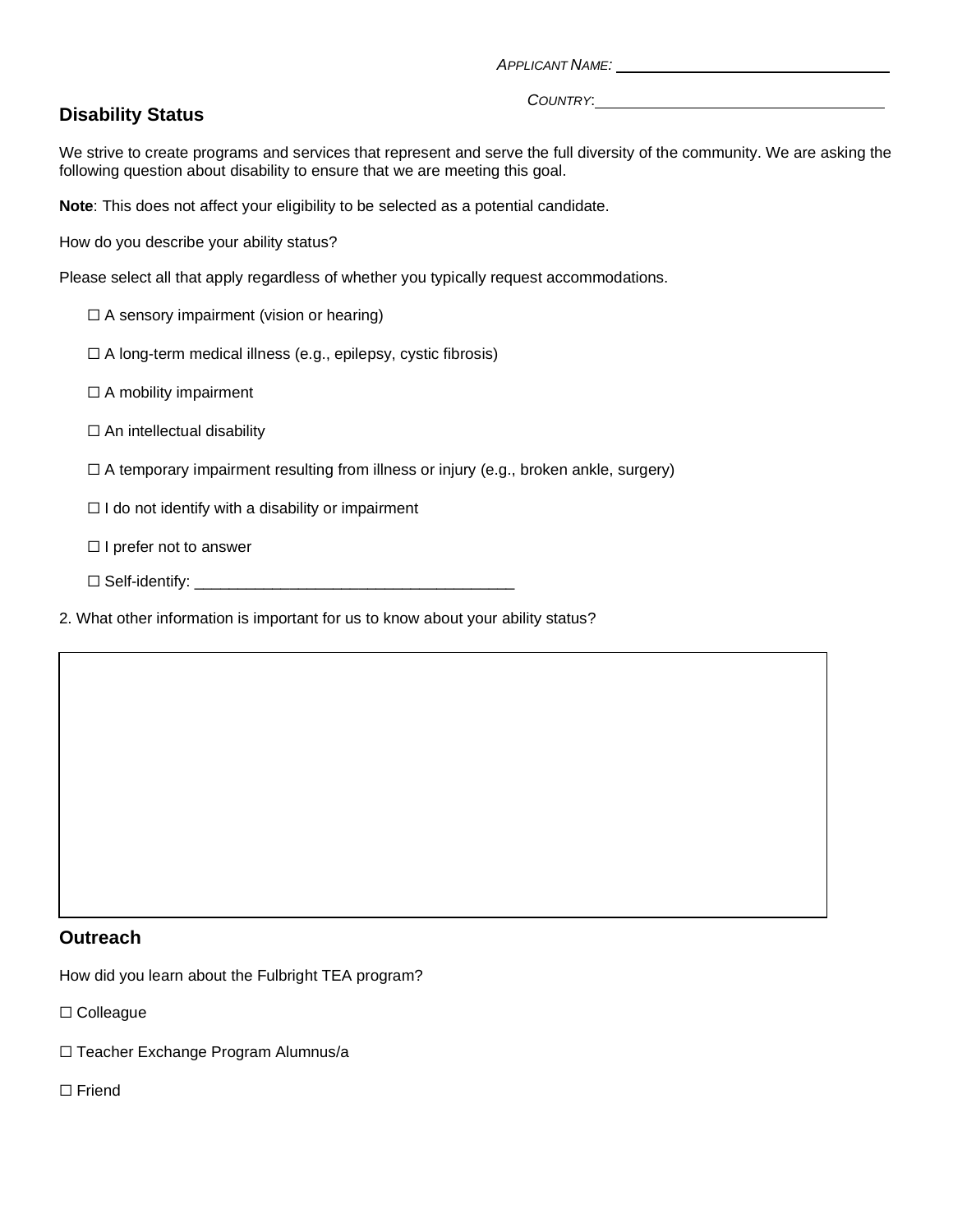*COUNTRY*:

□ School Administrator

☐ U.S. Embassy Official or Regional English Language Office

☐ Fulbright Commission

☐ Publication (e.g., newspaper, magazine, etc.)

☐ Website

☐ Email Message

 $\Box$  Other:

## **IREX PRIVACY POLICY & APPLICATION CERTIFICATION STATEMENT**

Your privacy is important to IREX. That is why we request that all applicants read the following privacy policy statement carefully.

#### **1. APPLICANT AND PARTICIPANT INFORMATION CONTENT AND STORAGE**

Information about program applicants and current and past participants consists of data contained in their applications, information derived from interviews, and information gathered during the course of their program and as program alumni. IREX stores this information in written and electronic form indefinitely. Some data, such as contact information and professional experience, is continually updated.

#### **2. USE OF INFORMATION:** Information, which is described above, may be:

- A. Used by selection committees and interviewers to review applicants;
- B. Supplied to the program's funding organization;
- C. Submitted to potential host schools, universities, or organizations and/or organizations that provide field experience opportunities; and
- D. Used for the evaluation of an individual's participation in the program and in the collection of data for general program evaluation by IREX, funding agencies or other organizations contracted to conduct evaluations.

IREX does not sell applicant or current/past participant information.

The principles stated herein are binding only to IREX; other organizations involved in the implementation of these programs may adhere to other privacy or similar policies.

**3. CERTIFICATION:** I certify that I completed this application myself, without any aid or assistance, that the information given in this application is complete and accurate, and that I have carefully read and understand all notes and disclaimers provided therein.

I understand that IREX reserves the right to verify all the information listed in the application. I understand that giving false or misleading information in the application will result in exclusion from the competition or immediate dismissal from the Fulbright Teaching Excellence and Achievement (Fulbright TEA) program.

Also, I acknowledge that I am aware of the following requirements that I must observe if I am selected for the program:

• I must abide by all program rules and regulations and observe all the laws of the United States during my stay there, including returning to my home country for **at least two years** at the conclusion of the program, in